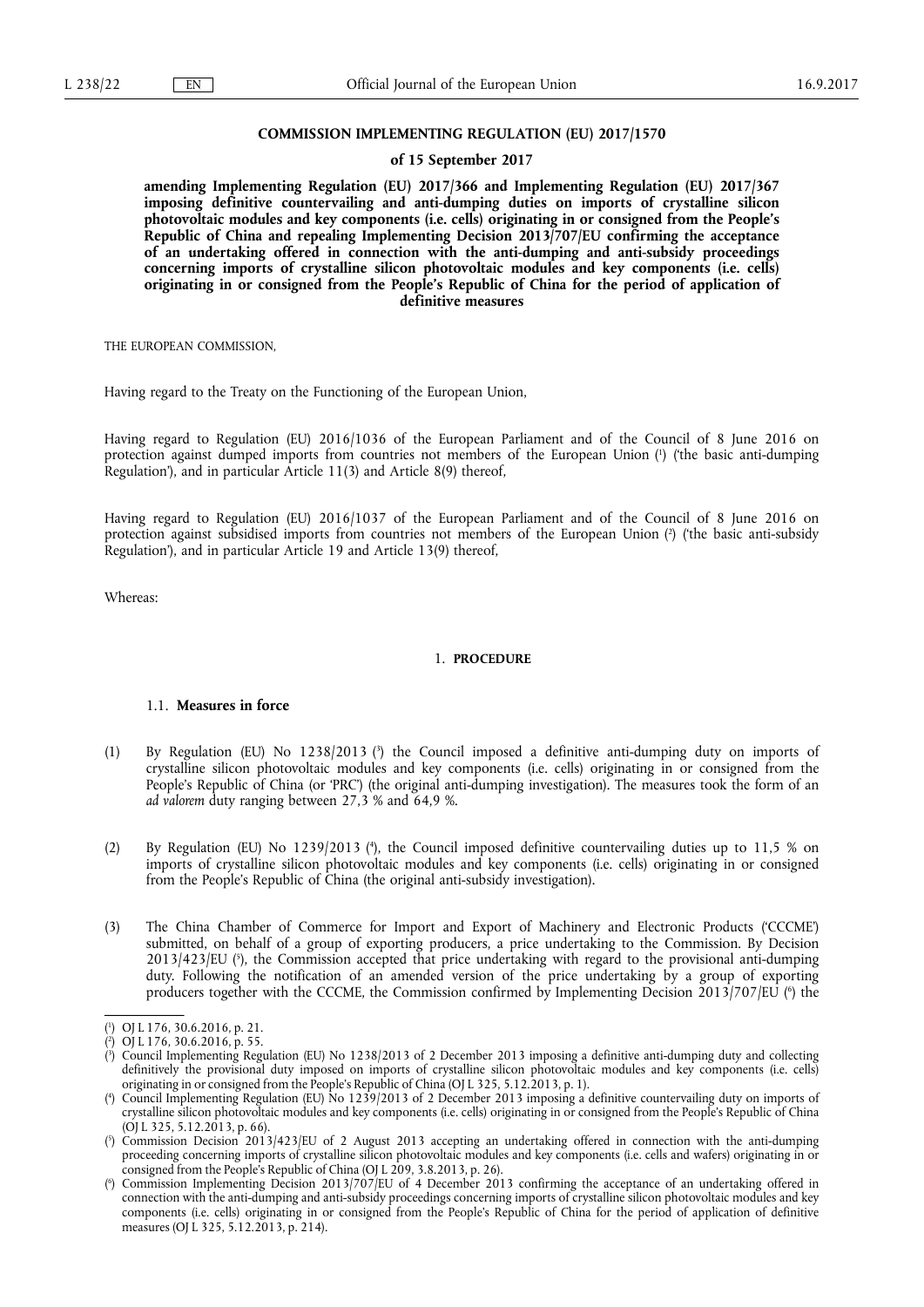acceptance of the price undertaking as amended for the period of application of anti-dumping and countervailing definitive measures. The Commission also adopted a Decision clarifying the implementation of the undertaking ( 7 ) and 11 Regulations withdrawing the acceptance of the undertaking for several exporting producers ( 8 ).

- (4) By Implementing Regulation (EU) 2016/12 ( 9 ), following a partial interim review limited in scope to the benchmark used as a reference for the price adaption mechanism set out in the above undertaking, the Commission terminated the partial interim review without amending the measures.
- (5) By Implementing Regulations (EU)  $2016/185$  (<sup>10</sup>) and (EU)  $2016/184$  (<sup>11</sup>), the Commission extended the definitive anti-dumping and countervailing duties on imports of crystalline silicon photovoltaic modules and key components (i.e. cells) originating in or consigned from the People's Republic of China to imports of crystalline silicon photovoltaic modules and key components (i.e. cells) consigned from Malaysia and Taiwan with the exception of a number of genuine producers.
- (6) By Implementing Regulation (EU)  $2017/367$  (<sup>12</sup>) the Commission extended the definitive anti-dumping duty on imports of crystalline silicon photovoltaic modules and key components (i.e. cells) originating in or consigned from the People's Republic of China following an expiry review pursuant to Article 11(2) of the basic antidumping Regulation and terminated the partial interim review investigation pursuant to Article 11(3) of the basic anti-dumping Regulation ('expiry review anti-dumping investigation').
- (7) By Implementing Regulation (EU) 2017/366 ( 13) the Commission extended a definitive countervailing duty on imports of crystalline silicon photovoltaic modules and key components (i.e. cells) originating in or consigned from the People's Republic of China following an expiry review pursuant to Article 18(2) of the basic antisubsidy Regulation and terminated the partial interim review investigation pursuant to Article 19(3) of the basic anti-subsidy Regulation (expiry review anti-subsidy investigation) (the expiry review anti-dumping investigation and the expiry review anti-subsidy investigation are hereinafter commonly referred as 'expiry review investigations').
- (8) By Implementing Decision (EU) 2017/615 (<sup>14</sup>), the Commission accepted the proposal from the exporting producers to maintain the minimum import price ('MIP') at the level applicable in March 2017.

<sup>(</sup> 7 ) Commission Implementing Decision 2014/657/EU of 10 September 2014 accepting a proposal by a group of exporting producers together with the China Chamber of Commerce for Import and Export of Machinery and Electronic Products for clarifications concerning the implementation of the undertaking referred to in Implementing Decision 2013/707/EU (OJ L 270, 11.9.2014, p. 6).

<sup>(</sup> 8 ) Commission Implementing Regulations (EU) 2015/866 (OJ L 139, 5.6.2015, p. 30), (EU) 2015/1403 (OJ L 218, 19.8.2015, p. 1), (EU) 2015/2018 (OJ L 295, 12.11.2015, p. 23), (EU) 2016/115 (OJ L 23, 29.1.2016, p. 47), (EU) 2016/1045 (OJ L 170, 29.6.2016, p. 5), (EU) 2016/1382 (OJ L 222, 17.8.2016, p. 10), (EU) 2016/1402 (OJ L 228, 23.8.2016, p. 16), (EU) 2016/1998 (OJ L 308, 16.11.2016, p. 8), (EU) 2016/2146 (OJ L 333, 8.12.2016, p. 4), (EU) 2017/454 (OJ L 71, 16.3.2017, p. 5), (EU) 2017/941 (OJ L 142, 2.6.2017, p. 43) withdrawing the acceptance of the undertaking for several exporting producers.

<sup>(</sup> 9 ) Commission Implementing Regulation (EU) 2016/12 of 6 January 2016 terminating the partial interim review of the anti-dumping and countervailing measures applicable to imports of crystalline silicon photovoltaic modules and key components (i.e. cells) originating in or consigned from the People's Republic of China (OJ L 4, 7.1.2016, p. 1).

<sup>(</sup> 10) Commission Implementing Regulation (EU) 2016/185 of 11 February 2016 extending the definitive anti-dumping duty imposed by Council Regulation (EU) No 1238/2013 on imports of crystalline silicon photovoltaic modules and key components (i.e. cells) originating in or consigned from the People's Republic of China to imports of crystalline silicon photovoltaic modules and key components (i.e. cells) consigned from Malaysia and Taiwan, whether declared as originating in Malaysia and in Taiwan or not (OJ L 37, 12.2.2016, p. 76).

<sup>(</sup> 11) Commission Implementing Regulation (EU) 2016/184 of 11 February 2016 extending the definitive countervailing duty imposed by Council Implementing Regulation (EU) No 1239/2013 on imports of crystalline silicon photovoltaic modules and key components (i.e. cells) originating in or consigned from the People's Republic of China to imports of crystalline silicon photovoltaic modules and key components (i.e. cells) consigned from Malaysia and Taiwan, whether declared as originating in Malaysia and in Taiwan or not (OJ L 37, 12.2.2016, p. 56).

<sup>(</sup> 12) Commission Implementing Regulation (EU) 2017/367 of 1 March 2017 imposing a definitive anti-dumping duty on imports of crystalline silicon photovoltaic modules and key components (i.e. cells) originating in or consigned from the People's Republic of China following an expiry review pursuant to Article 11(2) of Regulation (EU) 2016/1036 of the European Parliament and of the Council and terminating the partial interim review investigation pursuant to Article 11(3) of Regulation (EU) 2016/1036 (OJ L 56, 3.3.2017, p. 131).

<sup>(</sup> 13) Commission Implementing Regulation (EU) 2017/366 of 1 March 2017 imposing definitive countervailing duties on imports of crystalline silicon photovoltaic modules and key components (i.e. cells) originating in or consigned from the People's Republic of China following an expiry review pursuant to Article 18(2) of Regulation (EU) 2016/1037 of the European Parliament and of the Council and terminating the partial interim review investigation pursuant to Article 19(3) of Regulation (EU) 2016/1037 (OJ L 56, 3.3.2017, p. 1).

<sup>(</sup> 14) Commission Implementing Decision (EU) 2017/615 of 30 March 2017 accepting a proposal by a group of exporting producers together with the China Chamber of Commerce for Import and Export of Machinery and Electronic Products concerning the implementation of the undertaking referred to in Implementing Decision 2013/707/EU (OJ L 86, 31.3.2017, p. 14).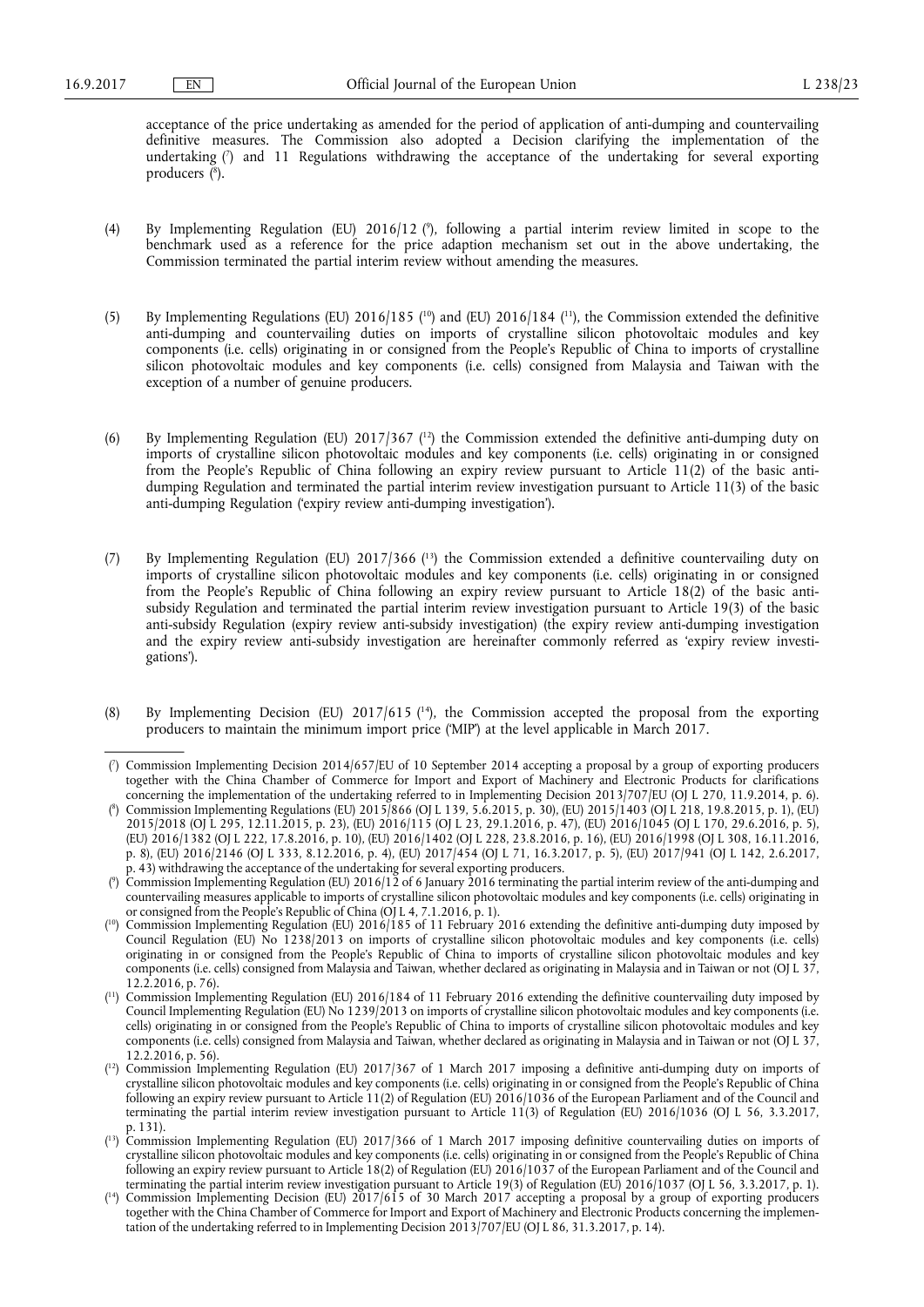#### 1.2. **Initiation of a partial interim review**

(9) On 3 March 2017 the Commission initiated *ex officio* this partial interim review limited to the form of the measures pursuant to Article 11(3) of the basic anti-dumping Regulation and Article 19 of the basic anti-subsidy Regulation ( 15) ('the Notice of Initiation'). The Commission's intention to initiate this review was announced in the Union Interest chapter of the two expiry review regulations as a means to strike the right balance between the diverging interests that the expiry review investigations had found to exist on the solar market for the remaining period of the measures' duration ( 16).

#### 1.3. **Interested parties**

- (10) In the Notice of Initiation, the Commission invited interested parties to contact it in order to participate in the investigation. In addition, the Commission informed the CCCME, known exporting producers in the PRC and the PRC authorities of the investigations and invited them to participate.
- (11) Interested parties had an opportunity to comment on the initiation of the investigation and to request a hearing with the Commission and/or the Hearing Officer in trade proceedings.

#### 1.4. **Disclosure**

(12) On 19 July 2017, the Commission disclosed to all interested parties the essential facts and considerations of the investigation and invited them to comment within 14 days. The Commission received replies, within the deadline, from 20 interested parties, namely the association of the Union producers, seven Union producers, two associations of users, four upstream and downstream interested parties in the Union, four Chinese exporting producers, the CCCME and the Government of the PRC. Subsequently, the Commission sent an additional disclosure document to all interested parties and invited them to comment. This redisclosure was limited to only two elements of the methodology for establishing the MIP and a provision regarding the entry into force of this regulation.

## 2. **FINDINGS OF THE INVESTIGATION**

(13) The Commission sent a request for information on 21 March 2017 to more than 100 interested parties. It received replies from 26 interested parties: two Union producers; five European upstream and downstream companies as well as three associations; the CCCME; the Government of the PRC; 13 exporting producers and one Malaysian exporting producer.

#### 2.1. **Variable duty under the form of a minimum import price**

(14) The current form of the measures is an *ad valorem* anti-dumping duty set out in Article 1 of Implementing Regulation (EU) 2017/367 and *ad valorem* countervailing duty set out in Article 1 of Implementing Regulation (EU) 2017/366. A price undertaking was offered by a group of cooperating exporting producers together with the CCCME and accepted by the Commission. One of the core elements of the undertaking is the MIP which is subject to a quarterly adjustment mechanism. Under the price undertaking accepted by the Commission, the MIP for the modules and cells is adjusted quarterly by reference to international spot prices of modules including Chinese prices as reported by the Bloomberg database. The undertaking was initially accepted from more than 120 companies/company groups. In the meantime, the Commission withdrew its acceptance of the undertaking for 14 companies. Twelve of these were found to have breached the undertaking while the remaining two companies had business models that made it impracticable to monitor their compliance with the undertaking. In addition, 15 other Chinese companies voluntarily withdrew from the undertaking  $(^{17})$ .

<sup>(</sup> 15) Notice of Initiation of a partial interim review of the anti-dumping and countervailing measures applicable to imports of crystalline silicon photovoltaic modules and key components (i.e. cells) originating in or consigned from the People's Republic of China (OJ C 67, 3.3.2017, p. 16).

<sup>(</sup> See recitals (256), (336), (364) and (369) of Regulation (EU) 2017/367.

<sup>(</sup> 17) See footnote 8.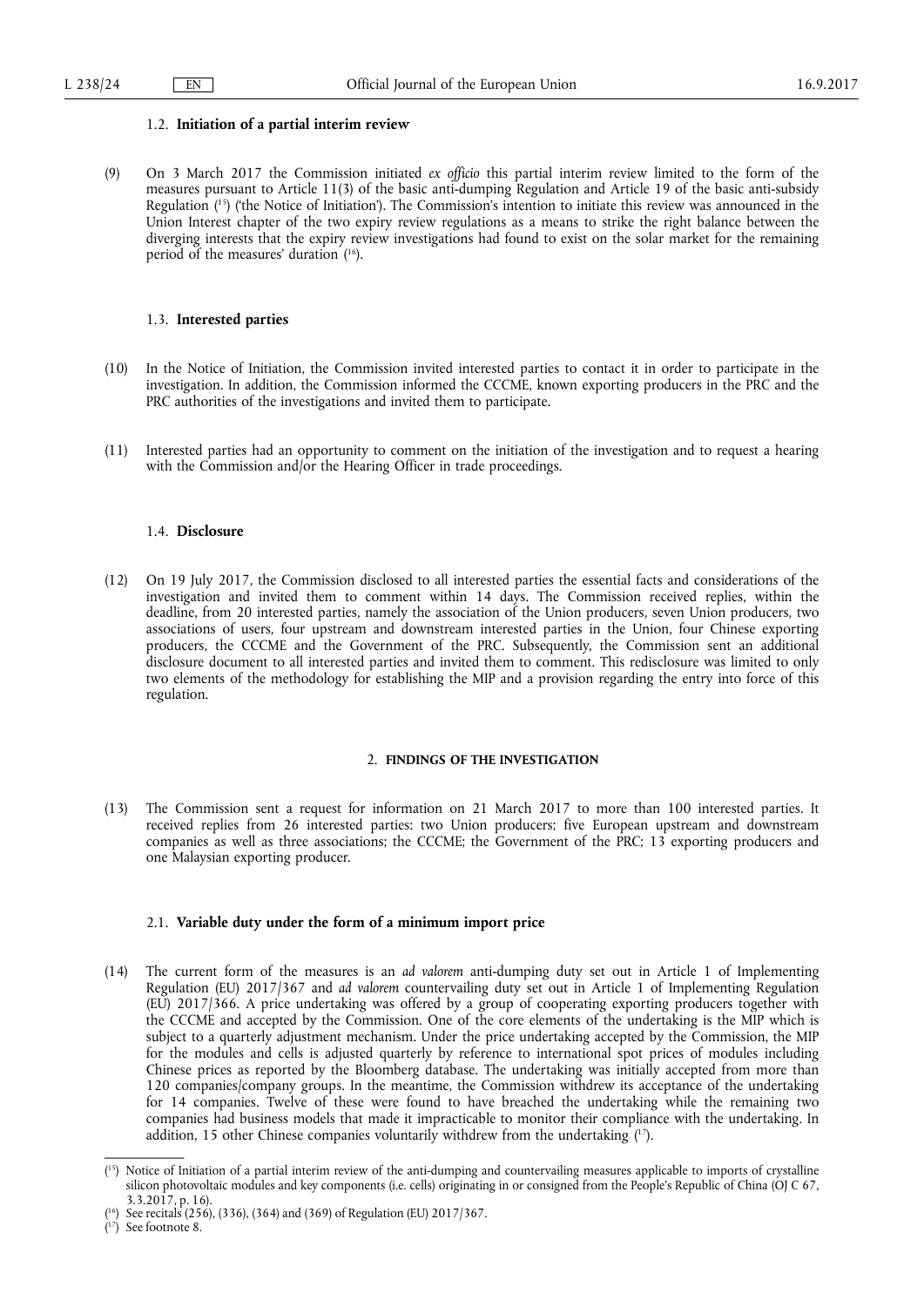- (15) When reviewing the interests of unrelated importers and non-vertically integrated Union module manufactures in the expiry review investigations, the Commission received complaints about the heavy administrative burden put on them, while the Union producers complained about ongoing circumvention ( 18). For instance, both the CCCME and the exporting producers have to submit monthly and quarterly reports to the Commission for the monitoring of the undertaking. These reports have been essential to verify that the annual level is not exceeded and to carry out a first analysis whether the reported sales transactions comply with the MIP.
- (16) All the interested parties who replied to the request for information considered that a variable duty in the form of a MIP ('variable duty MIP') is a more appropriate form of measures than the previous *ad valorem* duty coupled with the price undertaking ('undertaking MIP'). In particular the interested parties considered that a variable duty MIP will be more transparent, predictable and enforceable. The interested parties considered that a variable duty MIP would reduce the administrative burden and costs for the importers. Some of the interested parties encouraged the Commission to ensure that the new form of the measures does not impose significant restrictions on the Union companies in terms of their business deals with manufacturers worldwide. In their view, these restrictions resulted in significant risks, liabilities, expensive due diligence and delays for the Union importers. The same parties also claimed that the existing cap on volumes of imports contained in the undertaking should be removed as it added further administrative burden and did not serve any purpose as the imports were anyway significantly below it.
- (17) The Commission accepted these points. It considered that the measures should take the form of a variable duty MIP. The variable duty MIP means that eligible ( 19) imports with a declared value at, or above, the MIP would not be subject to duties and customs authorities will levy duties immediately if the product is imported at a price below the MIP. The variable duty MIP will alleviate the administrative burden on the exporting producers, the importers and the Commission as the monthly reporting by the CCCME and the quarterly reporting to the Commission by all the exporting producers will no longer be necessary. In addition, the level of the variable duty MIP will be published. This will provide transparency and enable a better enforcement of the measures.
- (18) The Commission also agreed with the interested parties that the variable duty MIP should not be accompanied by a list of additional restrictions and caps. Indeed, the exports have always been well below the annual level. It will be up to the Union customs authorities to verify if the companies involved did not enter into any cross compensation agreements and other arrangements circumventing the MIP.

### 2.2. **Distinction between mono-crystalline and multi-crystalline products**

- (19) Several interested parties companies, including the Union producers, considered that there should be separate variable duty MIP for different product types. Most of the interested parties also considered that the best differentiation is based on technology i.e. mono-crystalline vs multi-crystalline (sometimes also called poly-crystalline) products. Mono-crystalline and multi-crystalline products are priced differently and the main price indexes such as PV Insights and Energy Trend PV quote separate prices for mono- and multi-crystalline cells and modules. Mono-crystalline products are consistently more expensive as they have higher output per area of space. According to the price quotes by PV Insights ( 20), between 1 January 2014 and 31 March 2017 the average price difference between mono-crystalline and multi-crystalline modules was EUR 0,047/W and between multicrystalline and mono-crystalline cells was EUR 0,040/W.
- (20) The distinction between mono-crystalline and multi-crystalline products also fits into the reasoning brought forward in the expiry review investigations to strike an appropriate balance between competing interests. On the one hand, it will better protect the Union industry, which is increasingly focusing on manufacturing high-end mono-crystalline products for the rooftop sector. On the other hand, such a distinction will serve better the

<sup>(</sup> 18) See recitals (253), (336) and (369) of Implementing Regulation (EU) 2017/367.

<sup>(</sup> On eligibility see Section 3 of this Regulation.

<sup>(</sup> 20) Converted at the ECB's average monthly exchange rate from USD into EUR.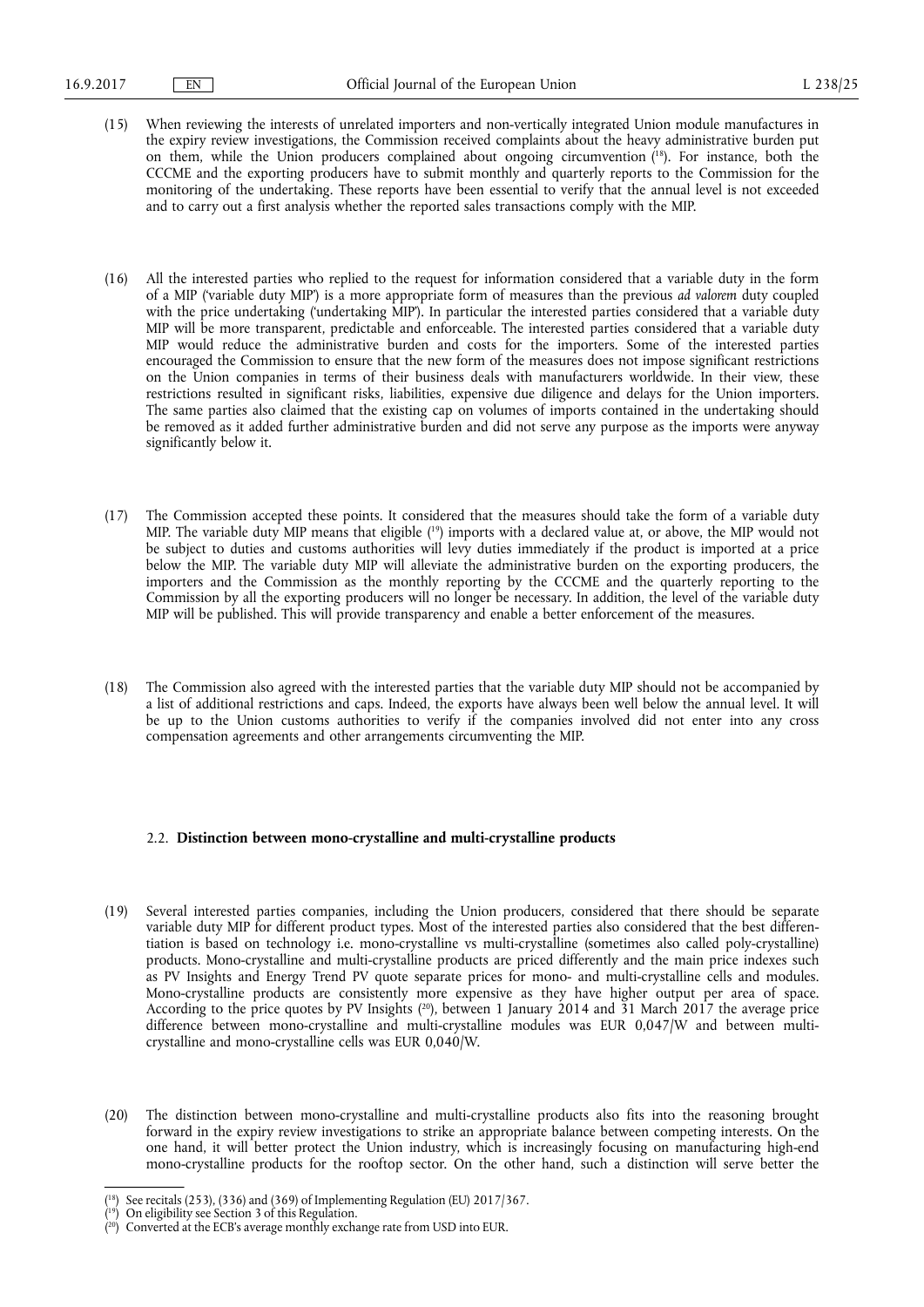interests of unrelated importers and engineering, procurement and construction companies (EPCs) active in the utility-scale sector, which need access to cheap commodity type multi-crystalline modules to be able to compete with other renewable energy sources in technology neutral tenders.

- (21) Mono-crystalline and multi-crystalline cells can be easily distinguished by customs authorities. Multi-crystalline cells are made of multi-crystalline silicon (multi-Si) consisting of small crystals. Mono-crystalline cells are made of mono-crystalline silicon (mono-Si), a continuous crystal. Mono- and multi-crystalline cells are never combined in one device, therefore there are no modules that are made with both mono- and multi-crystalline cells. Multicrystalline modules are made exclusively of multi-crystalline cells; and mono-crystalline modules are made exclusively of mono-crystalline cells. Mono-crystalline products have higher efficiency of converting sunlight into electrical current, which results in a higher output per area of space. Mono-crystalline products can be identified from multi-crystalline products by physical inspection. The multi-crystalline cell is perfectly rectangular. A monocrystalline cell, by contrast, has its four corners cut off.
- (22) Therefore, the Commission considered that there should be separate MIPs for mono-crystalline and multicrystalline cells and modules and each of the four product types should have its own TARIC code.

#### 2.3. **Gradual decrease of the variable duty MIP**

- (23) Under the current price undertaking accepted by the Commission, the MIP for modules and cells is adjusted quarterly by reference to international spot prices of modules, including Chinese prices, as reported by the Bloomberg database (also called Bloomberg or BNEF spot prices index). When accepting the undertaking, the Commission considered that this price reflected the non-injurious price and ensured sufficient supply of the Union with the product under consideration  $(2^1)$ .
- (24) In the expiry review investigations the Commission became aware that throughout most of 2016 the undertaking MIP adjustment mechanism did not follow global price decreases, and hence no longer reflected the noninjurious price, as established in the original investigation.
- (25) In addition the previous adjustment system had cut European cell users (i.e. non-vertically integrated module makers) and module users (i.e. individuals and companies purchasing solar systems) off global efficiency gains ( 22).
- (26) Indeed, the evidence provided by the interested parties confirmed that the undertaking MIP stopped following the decreasing global price trend during 2016. Even if at the beginning of 2017 the MIP got significantly decreased, there was still a significant gap between the MIP and the global prices  $(^{23})$ .
- (27) Therefore the Commission investigated whether there was another benchmark, which would better reflect the non-injurious price level as established in the original investigation and global cost and price decreases.
- (28) One Union producer and an association of the Union producers claimed that the new MIP adaptation mechanism should be based on the solar industry learning rate. The evidence provided by all interested parties confirmed that the cost of production in the solar industry has been continuously falling, which is reflected in the learning rates of the solar industry. However, several other interested parties commented extensively why the solar industry learning rates are not suitable as a benchmark for a MIP adaptation mechanism. First, the parties claimed that the studies which report learning rates estimate these rates over long periods of time. Therefore they do not

<sup>(</sup> 21) See recitals (3) to (9) of Decision 2013/423/EU.

 $(2^2)$  See recitals (256), (336) and (370) of Implementing Regulation (EU) 2017/367.

 $(^{23})$  For instance average spot prices reported by PV Insights in 2nd quarter 2017 were EUR 0,3/W for multi modules and EUR 0,35/W for mono modules; EUR 0,18/W for multi cells and EUR 0,21/W for mono cells. All prices were converted from USD into EUR at the ECB's average exchange rate applicable in each relevant month. This compares to the current non-injurious minimum price established under the price undertaking for cells (EUR 0,23/W) and modules (EUR 0,46/W).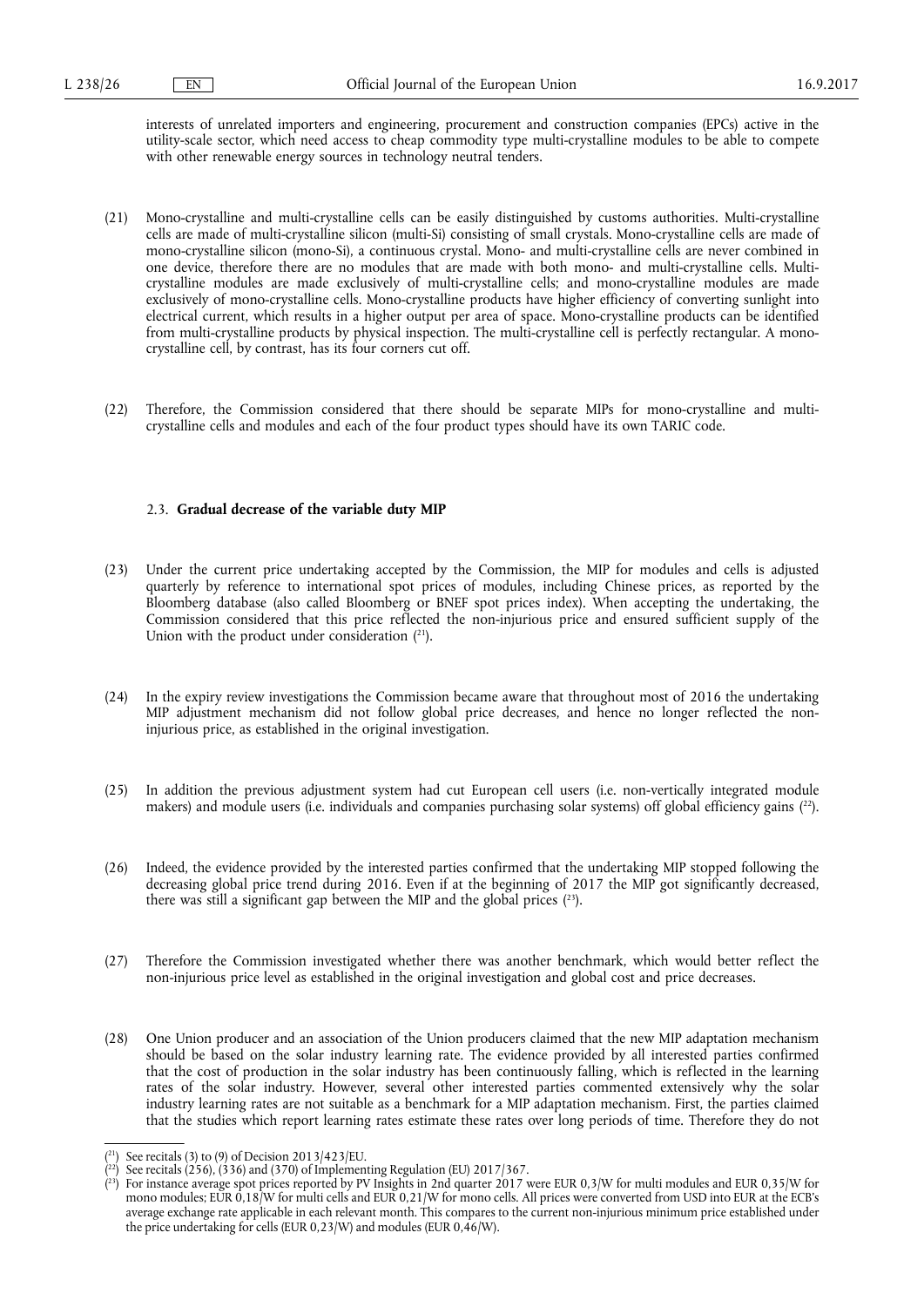reflect short term dynamics in the market. In addition, the time period under consideration has a significant impact on the results. For example, the latest International Technology Roadmap for Photovoltaic ('ITRPV') reports the rate of 22,5 % over 40 years ( $^{24}$ ) and a rate of 39 % over the last 10 years ( $^{25}$ ). The interested parties also claimed that the primary aim of the learning rates is not to forecast the development of prices in the near future. For instance, the ITRPV's learning rate is part of the project whose aim it is to inform suppliers and customers about anticipated technology trends and to stimulate discussion on required improvements and standards.

- (29) Finally, the learning curve rate indicates the decrease in prices for each doubling of global cumulative module shipments  $(^{26})$ . Forecasting the demand is by its very nature characterised by significant uncertainty. As one of the interested parties pointed out: 'It is important to note that forecasts of future demand and growth are only educated guesses and highly dependent on factors such as the trade policies in place in different markets, changes to support schemes and changes to the regulatory framework governing solar PV in each market'. For these reasons there are several forecasts of the evolution of the global demand, which are produced by several organisations.
- (30) The Commission accepted these arguments and noted the following. If the Commission had decided to use the learning rate for the MIP adaptation mechanism, it would have needed to assess which of these two rates would be more suitable to forecast the evolution of the cost decline in the solar sector over the next 18 months. Making such an assessment would have introduced a significant element of complexity. Furthermore, the learning curve rate indicates the decrease in prices for each doubling of global cumulative module shipments  $(^{27})$ . Most of the forecasts made available to the Commission predict that the cumulative solar module shipments could double in about 2020 or 2021. Therefore, as the precise prediction is impossible, the Commission would be obliged to make an educated guess and choose a precise date when the cumulative shipments will double between 1 January 2020 and 31 December 2021, which entails a high degree of uncertainty. Finally, the Commission noted that none of the downstream and upstream companies who replied to the request for information uses the solar industry learning rates to forecast the evolution of prices.
- (31) Therefore, the Commission concluded that using the solar industry learning rates to adapt the MIP would introduce considerable uncertainties, which would render any precise predictions on price developments impossible. Therefore, the Commission decided to rely on another benchmark, which is based on more recent, transparent and reliable data.
- (32) Most of the interested parties claimed that the new adjustment mechanism should be based on the price quotes by Taiwanese market intelligence agency PV Insights. Only Solar World, the largest European producer, considered PV Insights unreliable. PV Insights was also considered to be the most widely used by the interested parties. Several parties pointed out that the prices quoted by PV Insights and its price development trends were in line with the prices and trends quoted by another index trusted by the industry, i.e. Energy Trend PV (run by another market intelligence also based in Taiwan). By contrast, the prices quoted by the index used at present, i.e. Bloomberg database were subject to much more volatility and around December 2015 Bloomberg spot prices index started following a different trend from PV Insights and Energy Trend PV. The Bloomberg database is based on voluntary price quote submissions, which means that it has captured only a very small part of the market.
- (33) The Commission requested the ITRPV to provide more information on the solar prices that they used to calculate the solar industry learning rate. The ITRPV provided the price data and indicated that they currently use two sources — PV Insights and Energy Trend PV. Before the end of 2016, ITRPV had used a wider basket of prices, including Bloomberg spot prices index. Given that PV Insights is one of the two sources used by the ITRPV and that the prices quoted by PV Insights and Energy Trend PV have been broadly in line with each other, the level and evolution of prices that the ITRPV used to calculate the learning rate have been closely in line with the data reported by PV Insights, especially since the end of 2016.

<sup>(</sup> 24) International Technology Roadmap for Photovoltaic (ITRPV): Results 2017, Eighth Edition, March 2017, p. 6.

<sup>(</sup> 25) International Technology Roadmap for Photovoltaic (ITRPV): Results 2017, Eighth Edition, March 2017, p. 44.

 $(^{26})$  Global cumulative shipments are broadly equivalent to global cumulative demand. The former measures the amount of modules sold by manufactures, the latter measures the amount of modules that were installed by users and started generating power. After a certain time lag the one should be equal the other, except for a small percentage of modules that got broken in transit.

 $(^{27})$  Global cumulative shipments are broadly equivalent to global cumulative demand. The former measures the amount of modules sold by manufactures; the latter measures the amount of modules that were installed by users and started generating power. After a certain time lag the one should be equal the other, except for a small percentage of modules that got broken in transit.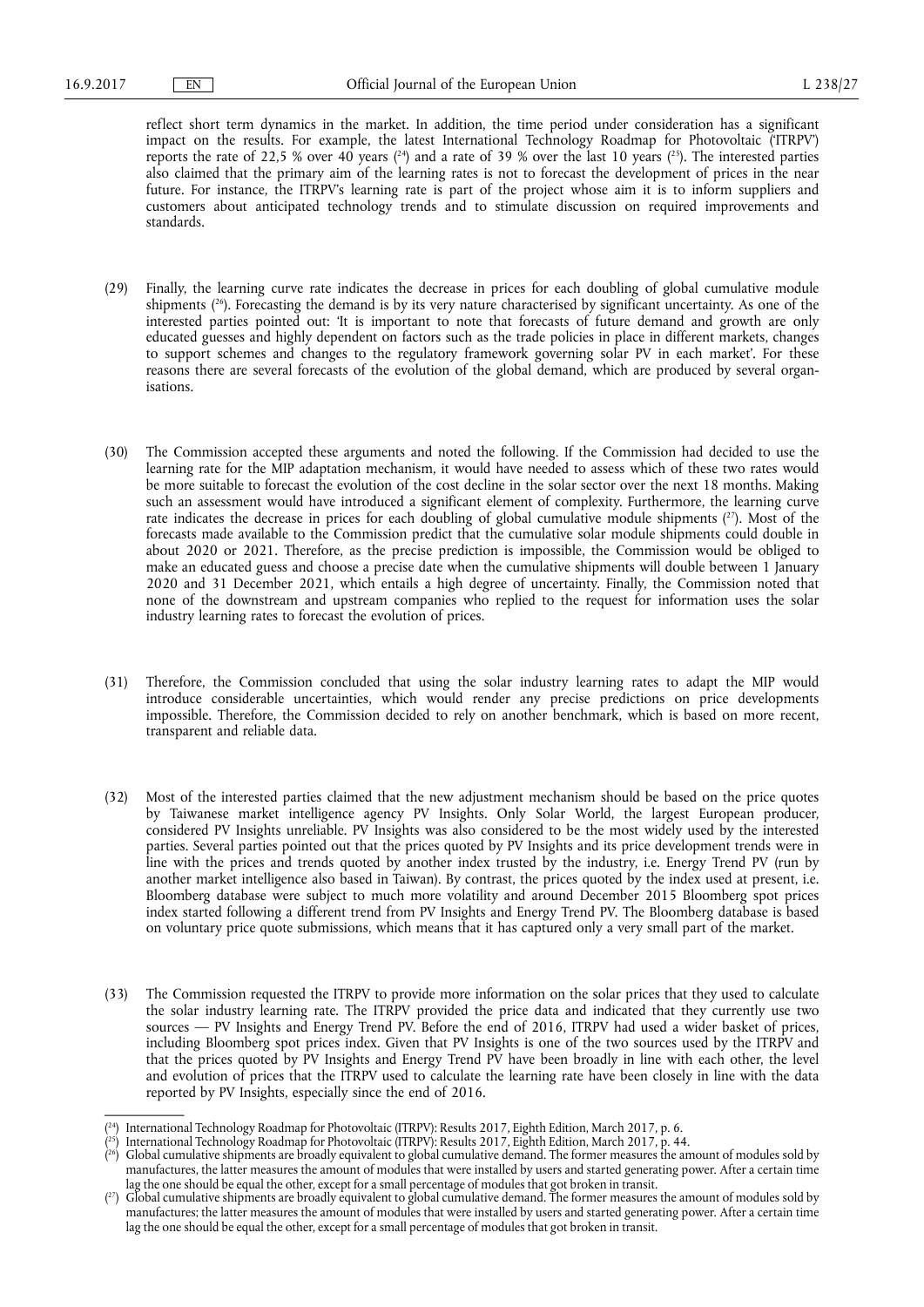- (34) The Commission devised a decreasing MIP system based on the PV Insights data, which was considered the most reliable and the most widely used by the solar industry. The starting point of this decreasing MIP system is based on the current non-injurious minimum price established under the price undertaking for cells (EUR 0,23/W) and modules (EUR 0,46/W). These prices, however, do not distinguish between the multi- and mono- products, which the new mechanism will do. The Commission found a price difference over a 3-year period between mono- and multi- cells and modules ( 28). The average of this price difference was evenly split between mono- and multi- cells and modules to establish the current non-injurious price for each product type i.e. EUR 0,210/W and EUR 0,437/W for multi-crystalline cells and modules, respectively and EUR 0,250/W and EUR 0,483/W for mono-crystalline cells and modules. These price will gradually converge towards the current prices reported by PV Insights ( 29), i.e. EUR 0,18/W and EUR 0,3/W for multi-crystalline cells and modules, respectively, and EUR 0,21/W and EUR 0,35/W for mono-crystalline cells and modules.
- (35) This adaptation mechanism will result in MIPs which by September 2018 will be at the level of global prices in the first quarter of 2017 (the latest available global prices for the whole quarter of the year). As the prices have been going aggressively down over the last three years, the margins of the key manufactures shrank considerably ( 30). Therefore, the Commission expected that such an aggressive drop in prices could not be sustained for much longer and the prices in September 2018 would not be significantly lower, and hence still offering some residual protection to the Union industry.
- (36) Accordingly, the mechanism allows the convergence towards world market prices in a relatively short timeframe. First, this ensures a return to the non-injurious price level as established in the original investigation. Second, this is in line with the findings in the expiry review investigations concerning the balance of interests under the Union interest test (<sup>31</sup>). It has furthermore the advantage of reflecting better the more recent technological developments and the price saving potential for consumers, which ensures that the users in the Union will no longer be cut off from the global efficiency gains. At the same time this mechanism provides adequate protection for the Union industry to adapt to increased competitive pressure once the measures lapse.
- (37) Following disclosure the Commission received many comments on the level of the variable duty MIP. The Union cell and module makers and their association claimed that the global market prices did not reflect the noninjurious level of prices as they are driven by the dumping of massive Chinese overcapacities. Therefore, the variable duty MIP based on the global price benchmark would be too low. They reiterated their claim that, instead, the MIP should be based on the long-term solar industry learning rate. However, when accepting the undertaking in July 2013, the Commission had already considered that international spot prices of modules, including Chinese prices, reflected the non-injurious price ( 32). Moreover, in the interim review terminated by Implementing Regulation (EU) 2016/12, the Commission concluded that the price benchmark including an increasing share of Chinese companies fulfilled its objective as set out in the measures in force ( 33). The Commission therefore rejected this claim.
- (38) The Union cell and module makers and their association also claimed that PV Insights is currently under investigation by the Taiwan Fair Trade Commission, Taiwan's national competition authority, following a complaint by the Taiwanese solar manufactures association. This investigation was opened on the basis of the claims that PV Insights index was dominated or even manipulated by Chinese price quotes and that the index's price level is below the cost of production in Taiwan. For them, relying on PV Insights would thus not be appropriate.
- (39) The Commission recalled that the downstream and upstream industries had considered PV Insights the most reliable index in their daily business. PV Insights was also one of the key price benchmarks for the ITRPV reports when estimating the solar industry learning rate. Until now the upstream and downstream industry did not cast any doubt on the reliability of the PV Insights index. Finally, the Taiwanese authorities have not yet made

<sup>(</sup> 28) See recital 19.

 $(2^9)$  The average of prices reported by PV Insights in the first quarter of 2017 for each product type.

<sup>(</sup> 30) Bloomberg New Energy Finance, Q1 2017 Global PV Market Outlook, p. 14 and Bloomberg New Energy Finance, May 2017 PV Index Supply, Shipments and Prices, p. 12

<sup>(</sup> 31) See recitals (256), (336) and (370) of Implementing Regulation (EU) 2017/367.

 $(3^2)$  See recitals (3) to (9) of Decision 2013/423/EU.

<sup>(</sup> 33) See recital 41 of Implementing Regulation (EU) 2016/12.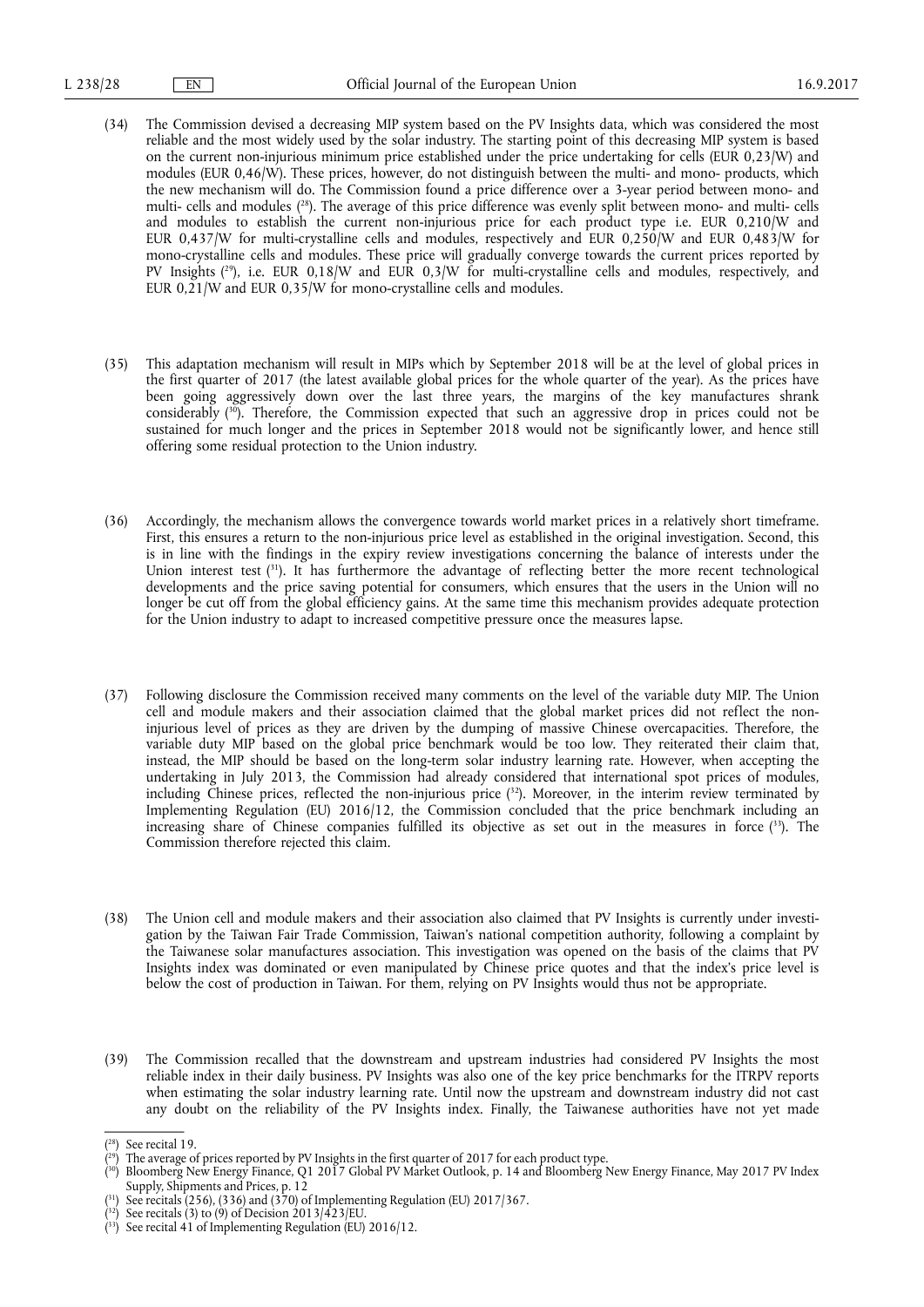definitive findings on the allegations. The Commission will monitor the developments of the Taiwan Fair Trade Commission and will consider any action necessary in view of potential findings. At this stage, the Commission therefore rejected this claim.

- (40) The upstream and downstream European interested parties as well the Government of the PRC and the CCCME took issue with several aspects of the new MIP decrease.
- (41) First, these parties considered that the starting MIP was too high. They claimed that for mono-products the new variable duty MIP would be even higher than the previous undertaking MIP. Setting the variable duty MIP at an even higher level would, in their view, be in contradiction with the findings of the review investigation that the undertaking MIP was set too high relative to the non-injurious price. Consequently it would need to be brought down to the appropriate level. Some parties also claimed that the MIP applicable in the first quarter of 2017 was not an appropriate starting point for the variable duty MIP as the Commission had itself found that it was out of line with the global price developments.
- (42) The Commission took account of these comments and developed a new quarterly gradual decrease of the variable duty MIP. As the undertaking MIP was frozen from the second quarter of 2017 onwards, the Commission frontloaded the starting point of the gradual decrease. This starting point is set at the level of the frozen undertaking MIP decreased by the value of two quarterly adjustments that should have occurred while it was frozen, namely the second and third quarter of 2017.
- (43) Second, several parties considered that the ending variable duty MIP, i.e. the one applicable at the expiry of the measures in September 2018, was also too high. They claimed that, according to the PV Insights price quotes that were available following disclosure, the global solar prices already decreased. The Commission accepted the proposition that the latest available data should be used as the most appropriate proxy for the ending quarter. Therefore, it set the final variable duty MIP at the level of prices in the latest quarter available i.e. the second quarter of 2017.
- (44) These parties also claimed that the Commission's forecast that the decrease in solar prices would slow down was unfounded. However, the analysis of the PV Insights long-term price curve suggests that solar prices are cyclical — historically solar prices were dropping aggressively throughout several quarters and then stabilised or even slightly increased thereafter. During the current cycle the prices of modules have been continuously falling for a relatively long period of time, i.e. since the fourth quarter of 2015. At the same time, the cell prices that used to follow a similar trend have already stabilised or even slightly increased. The fact that the prices for the main raw material, i.e. cells, stabilised after a particularly long period of decreasing prices reinforces the Commission's forecast that the module prices would eventually stabilise too. Therefore, the claim was rejected.
- (45) The non-integrated module makers also claimed that the variable duty MIP indicated in the disclosure document decreased much faster for modules than for cells, which would affect disproportionately their profit margins. The Commission pointed out that such a difference in the slope of the decrease is an unavoidable consequence of the fact that the undertaking MIP for cells was much closer to global market prices than the undertaking MIP for modules. In addition, following disclosure, the Commission decreased the variable duty starting MIP, therefore the variable duty MIP will no longer be above the undertaking MIP for mono-cells.
- (46) Following redisclosure, upstream and downstream companies as well as their associations and the CCCME repeated their view that the MIP was too high even if it was adjusted further downwards, which some of them welcomed. On the other hand, the Union producers and their association reiterated that the MIP was too low and that it did not reflect the non-injurious price; that the MIP decreased disproportionally faster for modules than for cells and that PV Insights was not a reliable benchmark.
- (47) The Commission observed that none of these parties brought forward new arguments on the two new elements disclosed (frontloading of the gradual decrease and use of the most recent quarterly data). Rather, they repeated their general approach on the MIP that they had already outlined post disclosure, adapted to the new levels of the quarterly MIPs. Therefore, the Commission considered that it had already addressed the essence of these claims after disclosure.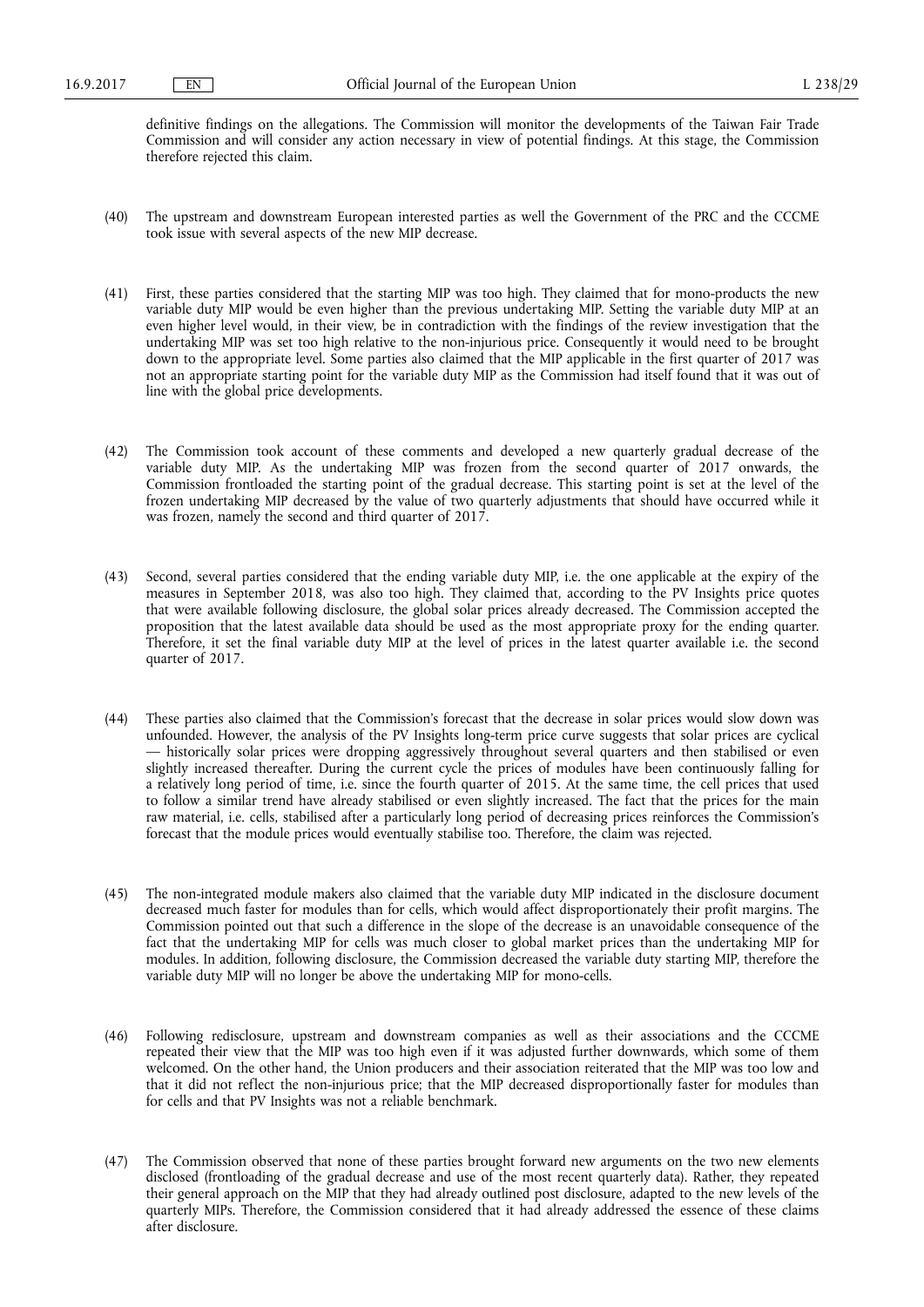(48) Several parties also claimed that the period for comments was too short. The Commission considered that one working day was sufficient for the parties to comment, given that the disclosure was limited to only two elements of the methodology for establishing the MIP and a provision regarding the entry into force of this regulation. Therefore, the Commission rejected this claim.

|                                                   | MIP multi-crystal-<br>line cells<br>(EUR/Watt) | MIP mono-crystal-<br>line cells<br>(EUR/Watt) | MIP multi-crystal-<br>line modules<br>(EUR/Watt) | MIP mono-crystal-<br>line modules<br>(EUR/Watt) |
|---------------------------------------------------|------------------------------------------------|-----------------------------------------------|--------------------------------------------------|-------------------------------------------------|
| Frozen undertaking MIP (1)                        | 0,21<br>$0,23 - (0,04/2)$                      | 0,25<br>$0,23 + (0,04/2)$                     | 0.43<br>$0,46 - (0,047/2)$                       | 0,48<br>$0,46 + (0,047/2)$                      |
| 2nd quarter 2017<br>hypothetical adjustment (2)   | 0,20                                           | 0,24                                          | 0,41                                             | 0,46                                            |
| 3rd quarter 2017 hypothetical<br>adjustment $(2)$ | 0,20                                           | 0,23                                          | 0.39                                             | 0,44                                            |
| From 1 October 2017 until<br>31 December 2017     | 0,19                                           | 0,23                                          | 0,37                                             | 0,42                                            |
| From 1 January 2018 until<br>31 March 2018        | 0,19                                           | 0,22                                          | 0,34                                             | 0,39                                            |
| From 1 April 2018 until<br>30 June 2018           | 0,19                                           | 0,22                                          | 0.32                                             | 0.37                                            |
| As from 1 July 2018                               | 0,18                                           | 0,21                                          | 0,30                                             | 0.35                                            |

(49) The gradual decrease of the variable duty MIP will be as follows:

( 1) See recitals (19) and (34) for the methodology to split the undertaking MIP between multi- and mono-products.

( 2) Hypothetical adjustment for the purpose of frontloading as explained in recital (42).

#### 3. **SCOPE OF APPLICATION OF THE VARIABLE DUTY MIP**

- (50) The Commission noted that the price undertaking initially covered all companies cooperating in the initial investigation. Given that that the new variable duty MIP will replace this undertaking, the Commission found it appropriate that the new MIP shall only apply to those companies that were still part of the price undertaking or withdrew voluntarily without any previous issues identified by the Commission.
- (51) In return, the Commission considered that other companies should not be subject to the new MIP system, but to *ad valorem* duties in order not to undermine the effectiveness of the new form of measures. In particular, this exclusion should apply to companies for whom the Commission had withdrawn its acceptance of the undertaking for breaches of the undertaking. In these cases, the past conduct of the Chinese exporting producers at issue to have exported the product concerned below the non-injurious price or to have otherwise breached the undertaking constituted a sufficient ground for the Commission to assume that there is a considerable risk that they would equally not respect the new MIP. This would undermine the latter's effectiveness and therefore not provide the required protection against future injurious dumping. In the same vain, the companies who had voluntarily withdrawn from the undertaking in order to pre-empt the imminent withdrawal by the Commission should also not fall under the new variable duty MIP.
- (52) Following disclosure, three companies that had withdrawn voluntarily from the undertaking, but were not included in the Annex VI, provided substantiated comments why they considered that they had legitimate reasons for their withdrawal. On the basis of additional evidence provided by these companies, the Commission found that they had not breached the undertaking in the past. Moreover, no Commission withdrawal of the undertaking had been imminent prior to their voluntary withdrawal. The Commission was also satisfied that their withdrawal was done for reasons that did not indicate a considerable risk that they would not respect the new MIP in the future. Therefore, the Commission included these three companies in Annex VI. In addition, it also included two more companies, for which the acceptance of the undertaking had solely been withdrawn on 'impracticability' grounds. In these cases, there was no evidence that they had sold the product concerned to the Union market below the non-injurious price.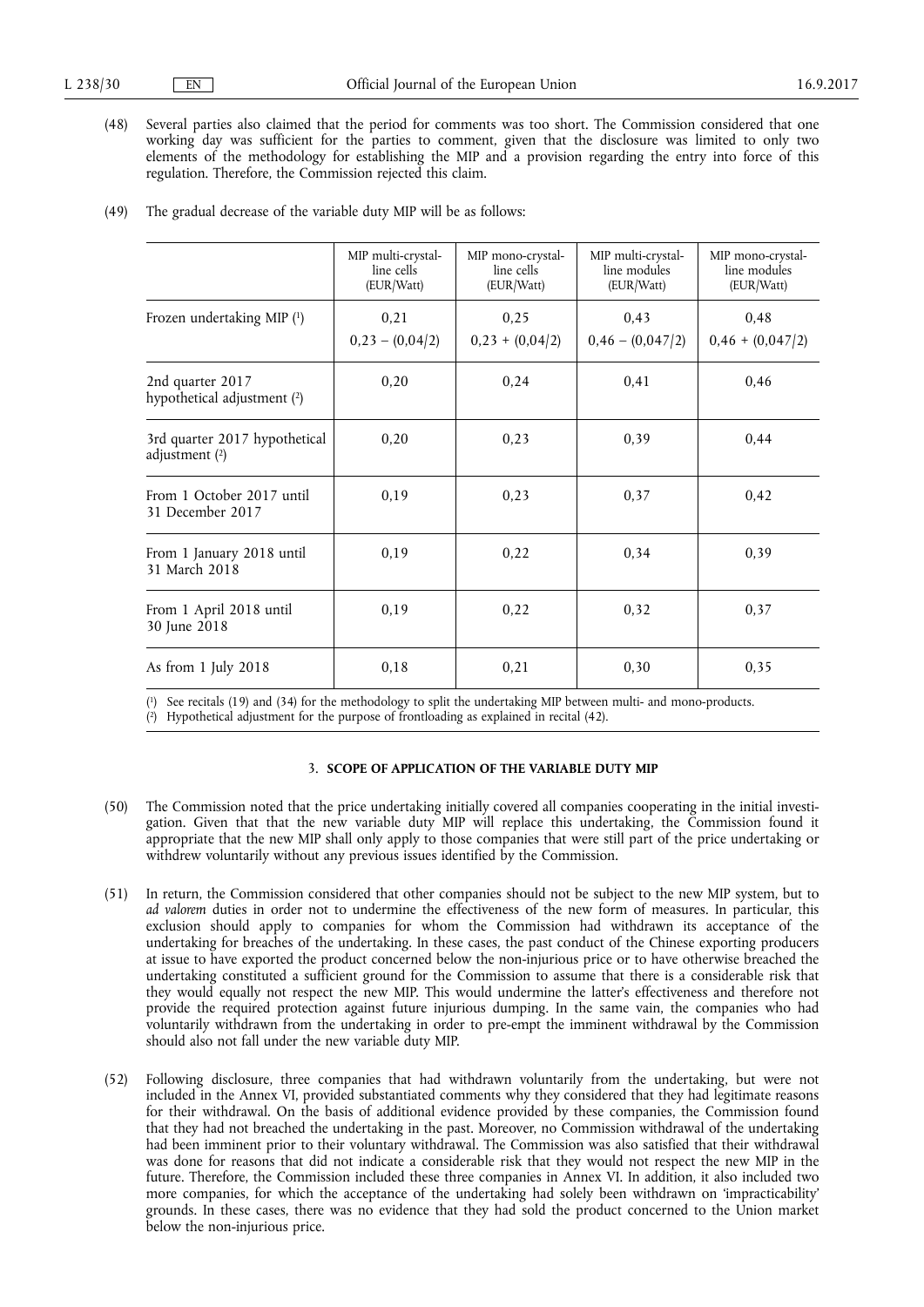- (53) Following disclosure some exporting producers, the Government of the PRC and the CCCME also claimed that the new variable duty MIP should apply to all the Chinese exporting producers and that the exclusion of any exporter from the MIP violated in their view Article 9(5) of the basic anti-dumping Regulation and Article 15(2) of the basic anti-subsidy Regulation. The Commission recalled that it had set different duty levels for individual exporting producers, groups of other cooperating exporting producers and all other companies on non-discriminatory grounds. In addition, insofar as it concerns the variable duty MIP, the Commission has put in place a distinction between exporting producers on objective grounds only (namely, whether, on the basis of adherence to the conditions of the undertaking, the exposure to the variable duty MIP raises a considerable risk of noncompliance with the variable duty MIP). By basing itself on its investigations into the compliance with the undertaking, the Commission has thus determined that only certain companies should be subject to the variable duty MIP as they do not represent a risk of future non-compliance with the variable duty MIP. Those companies are: (i) exporting producers which respected the terms of the undertaking by exporting the product concerned to the Union at the respectively-determined non-injurious price level; and (ii) exporting producers which voluntarily withdrew from the undertaking without a view to pre-empt the imminent withdrawal of the undertaking by the Commission. Those companies should be subject to the variable duty MIP for exports of the product concerned to the Union. On the other hand, all those exporting producers which breached the undertaking, irrespective of whether such a breach has already been found to have occurred or whether such a breach will be found to have occurred in future investigations by the Commission, cannot be trusted to comply with the variable duty MIP. The respective uncapped *ad valorem* duty should, accordingly, apply to them.
- (54) The Commission continues to conduct investigations concerning the compliance with the price undertaking and may open new investigations for goods that were released for free circulation while the price undertaking was still in place. For those investigations, Articles 2 and 3 of Implementing Regulations (EU) 2017/366 and (EU) 2017/367 remain the applicable law. In particular, a customs debt will be incurred at the time of acceptance of the declaration for release into free circulation: (a) whenever it is established, in respect of imports invoiced by companies subject to the undertaking, that one or more of the conditions of the undertaking was not fulfilled; or (b) when the Commission finds that the undertaking was breached in a regulation or decision which refers to particular transactions and declares the relevant undertaking invoices as invalid. The Commission further considered that an exporting producer which is found to have breached the undertaking should not benefit from the variable duty MIP, even if these findings are made after the termination of the price undertaking. In those kind of cases, the variable duty MIP should no longer be applicable. The Commission should then remove the names of the respective company(ies) from the new Annex VI and the new Annex 5 by the same legal act in which the non-compliance is established.
- (55) Accordingly, the variable duty MIP will only apply to the legal entities listed in the new Annex VI to be added to Implementing Regulation (EU) 2017/367 and new Annex 5 to be added to the Implementing Regulation (EU) 2017/366.

#### 4. **OPERATION OF THE VARIABLE DUTY MIP**

- (56) Where goods from the legal entities listed in the new Annex VI to be added to Implementing Regulation (EU) 2017/367 and new Annex 5 to be added to Implementing Regulation (EU) 2017/366 are imported at a CIF Union border price equal to or above the variable duty MIP established, no duty would be payable. If such imports are made at a price below the variable duty MIP, the definitive duty should be equal to the difference between the applicable variable duty MIP and the net free-at-Union-frontier price, before duty. In no event shall the amount of the duty be higher than the combined *ad valorem* duty rates set in in Article 1(2) of Implementing Regulation (EU) 2017/367 and Article 1(2) of Implementing Regulation (EU) 2017/366. Accordingly, if imports are made at a price below the variable duty MIP, the lower of the difference between the applicable variable duty MIP and the net free-at-Union-frontier price, before duty, and the combined *ad valorem* duty rates set in in Article 1(2) of Implementing Regulation (EU) 2017/367 and Article 1(2) of Implementing Regulation (EU) 2017/366 would be payable.
- (57) Implementing Decision 2013/707/EU confirming the acceptance of the undertaking, as last amended by Implementing Decision (EU) 2017/615, needs to be repealed, because the variable duty MIP will replace the current undertaking. At the same time, it is appropriate to continue the investigations concerning the compliance with the price undertaking that the Commission is currently conducting and to initiate new investigations in the future for goods that were released for free circulation while the price undertaking was still in place, where appropriate.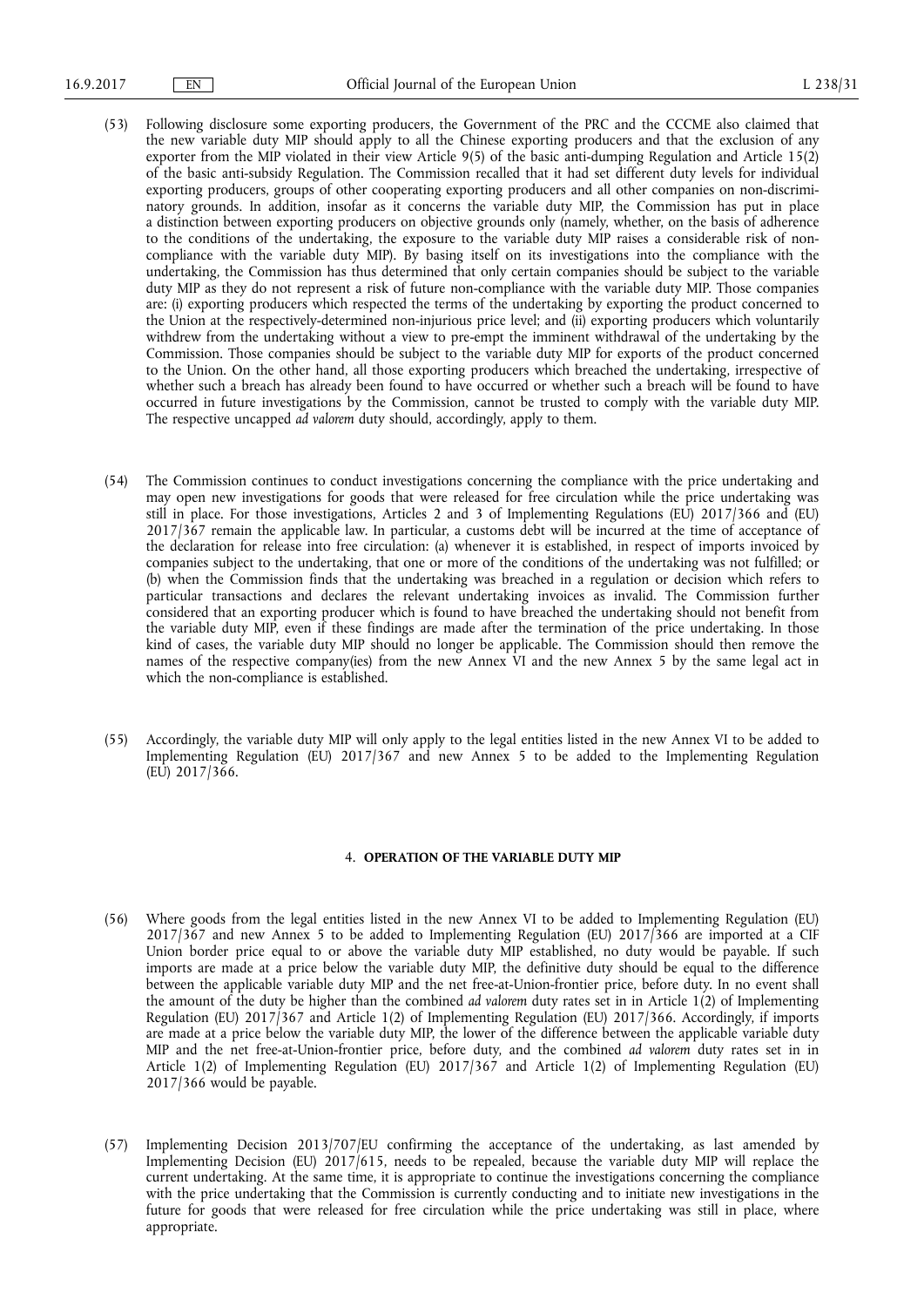- (58) Following disclosure some parties requested that the new MIP is published in advance, so as to give them sufficient time to prepare for the change. As no party presented any time indication in this respect, the Commission considered that two weeks' notice gives all parties concerned sufficient time in this respect. It is therefore appropriate to foresee a delay of two weeks between the publication and the entry into force of this Regulation. Following redisclosure, the CCCME commented that the variable duty MIP should enter into force without any delay. The Commission considered that the difference between the current undertaking MIP and the new variable duty MIP is substantial. Therefore, companies need two weeks to adjust to the changed market circumstances. Accordingly, the Commission rejected this claim.
- (59) The Committees established by Article 15(1) of the Regulation (EU) 2016/1036 and Article 25(1) of Regulation (EU) 2016/1037 did not deliver an opinion,

HAS ADOPTED THIS REGULATION:

#### *Article 1*

Implementing Regulation (EU) 2017/367 is amended as follows:

(1) in Article 1, the following paragraph (2a) is inserted:

'2a. The amount of the definitive anti-dumping duty applicable to the products described in paragraph 1, currently falling under the TARIC codes listed in new paragraph 5 and produced by the named legal entities set out in Annex VI, shall be the difference between the minimum import prices fixed in the next subparagraph and the net free-at-Union-frontier price, before duty, if the latter is lower than the former. No duty shall be collected where the net free-at-Union-frontier price is equal to or higher than the corresponding minimum import price set out in the table below. In no event shall the amount of the duty be higher than the *ad valorem* duty rate set out in paragraph 2. The application of the measures for the companies mentioned in Annex VI shall be conditional upon presentation to the customs authorities of the Member States of a valid commercial invoice indicating the elements set out in Annex V.

For the purpose of the previous subparagraph, the minimum import price set out in the table below shall apply. Where it is found, following post-importation verification, that the net free-at-Union-frontier price actually paid by the first independent customer in the Union (post-importation price) is below the net free-at-Union-frontier price, before duty, as resulting from the customs declaration, and the post-importation price is lower than the minimum import price, an amount of duty equivalent to the difference between the minimum import price set out in the table below and the post-importation price shall apply, unless the application of the *ad valorem* duties set out in paragraph 2 plus the post-importation price lead to an amount (price actually paid plus *ad valorem* duty) which remains below the minimum import price set out in the table below.

The minimum import price (MIP) will decrease each quarter as set in the table below for each corresponding product type:

| Period of application of the MIP              | MIP multi-crystalline<br>cells (EUR/Watt) | MIP mono-crystalline<br>cells (EUR/Watt) | MIP multi-crystalline<br>modules (EUR/Watt) | MIP mono-crystalline<br>modules (EUR/Watt) |
|-----------------------------------------------|-------------------------------------------|------------------------------------------|---------------------------------------------|--------------------------------------------|
| From 1 October 2017 until<br>31 December 2017 | 0.19                                      | 0.23                                     | 0.37                                        | 0.42                                       |
| From 1 January 2018 until<br>31 March 2018    | 0.19                                      | 0,22                                     | 0,34                                        | 0.39                                       |
| From 1 April 2018 until<br>30 June 2018       | 0.19                                      | 0.22                                     | 0,32                                        | 0.37                                       |
| As from 1 July 2018                           | 0.18                                      | 0.21                                     | 0,30                                        | 0.35                                       |

The legal entities which are neither listed in paragraph 2 nor in Annex I, Annex II or Annex VI shall be subject to the combined *ad valorem* duty rates applicable to 'all other companies' set out in paragraph 2.';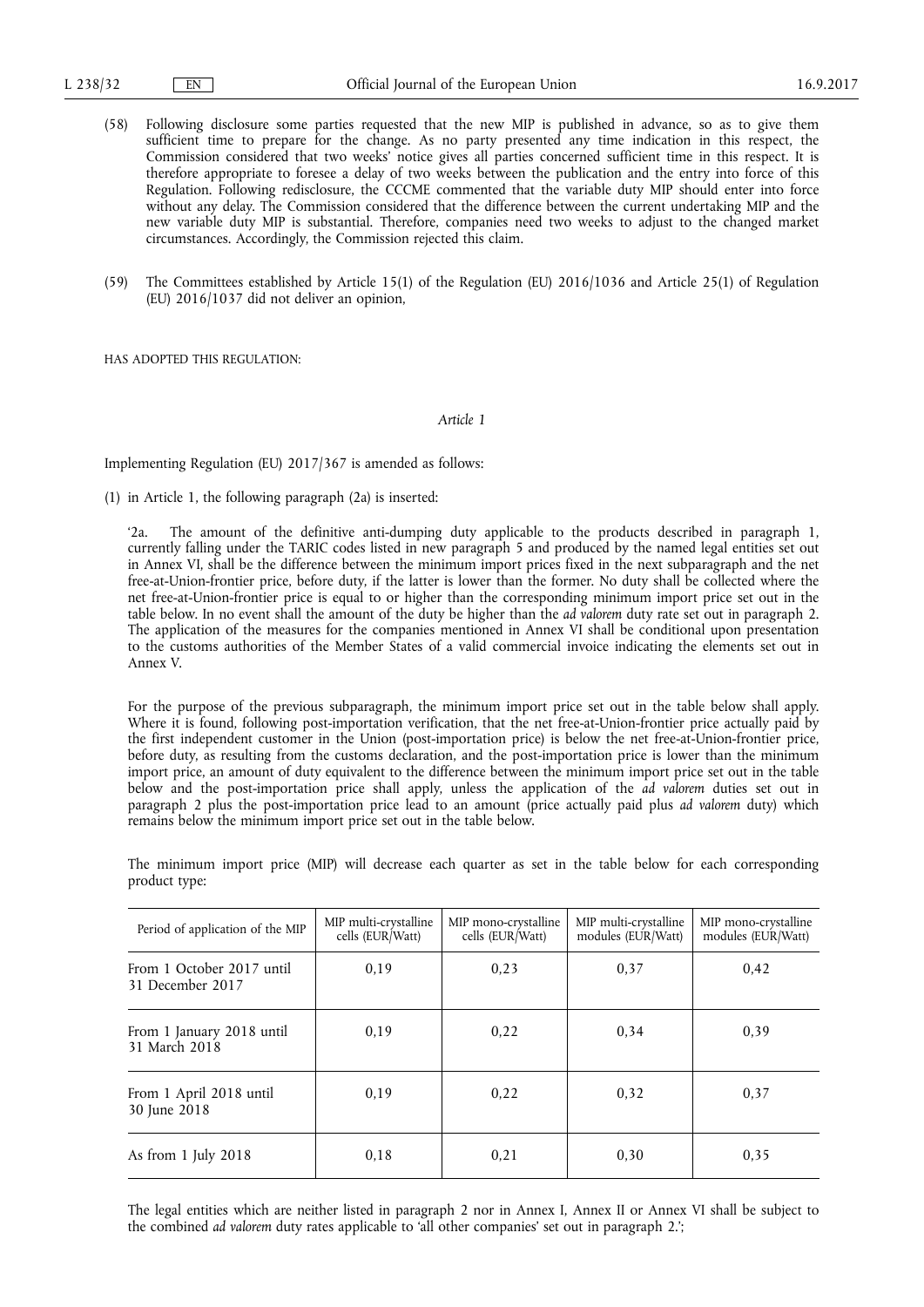(2) in Article 1, paragraph 4 is replaced by the following:

'4. Where any new exporting producer in the People's Republic of China provides sufficient evidence to the Commission that:

- it did not export to the Union the product described in paragraph 1 in the period between 1 July 2011 and 30 June 2012 (original investigation period),
- it is not related to any exporter or producer in the People's Republic of China which is subject to the antidumping measures imposed by this Regulation,
- it has actually exported to the Union the product concerned after the investigation period on which the measures are based, or it has entered into an irrevocable contractual obligation to export a significant quantity to the Union,

the Commission may amend Annex I and Annex VI by adding the new exporting producer.';

(3) in Article 1, the following paragraph 5 is inserted:

Multi-crystalline (also called poly-crystalline) silicon photovoltaic modules or panels currently fall under TARIC codes 8541 40 90 51, 8541 40 90 52, 8541 40 90 53, and 8541 40 90 59. Multi-crystalline modules are made out of multi-crystalline cells.

Mono-crystalline silicon photovoltaic modules or panels currently fall under TARIC codes 8541 40 90 41, 8541 40 90 42, 8541 40 90 43, and 8541 40 90 49. Mono-crystalline modules are made out of mono-crystalline cells.

Multi-crystalline (also called poly-crystalline) cells of the type used in crystalline silicon photovoltaic modules or panels with a thickness of the cells not exceeding 400 um currently fall under TARIC codes 8541 40 90 71, 8541 40 90 72, 8541 40 90 73 and 8541 40 90 79. Multi-crystalline cells are made of multi-crystalline silicon (multi-Si) consisting of small crystals and have a perfectly rectangular shape.

Mono-crystalline cells of the type used in crystalline silicon photovoltaic modules or panels with a thickness of the cells not exceeding 400 μm currently fall under TARIC codes 8541 40 90 61, 8541 40 90 62, 8541 40 90 63, and 8541 40 90 69. Mono-crystalline cells are made of mono-crystalline silicon (mono-Si), a continuous crystal and have their four corners cut off.';

- (4) Article 2 is repealed;
- (5) Article 3 is repealed.

## *Article 2*

The Annex to this Regulation is inserted as Annex VI to Implementing Regulation (EU) 2017/367.

### *Article 3*

Implementing Regulation (EU) 2017/366 is amended as follows:

(1) in Article 1, the following paragraph (2a) is inserted:

'2a. The amount of the definitive countervailing duty applicable to the product described in paragraph 1, currently falling under the TARIC codes listed in new paragraph 4 and produced by the named legal entities set out in in Annex 5, shall be the difference between the minimum import prices fixed in the next subparagraph and the net free-at-Union-frontier price, before duty, if the latter is lower than the former. No duty shall be collected where the net free-at-Union-frontier price is equal to or higher than the corresponding minimum import price set out in the table below. In no event shall the amount of the duty be higher than the *ad valorem* duty rate set in paragraph 2. The application of the measures for the companies mentioned in Annex 5 shall be conditional upon presentation to the customs authorities of the Member States of a valid commercial invoice indicating the elements set out in Annex 4.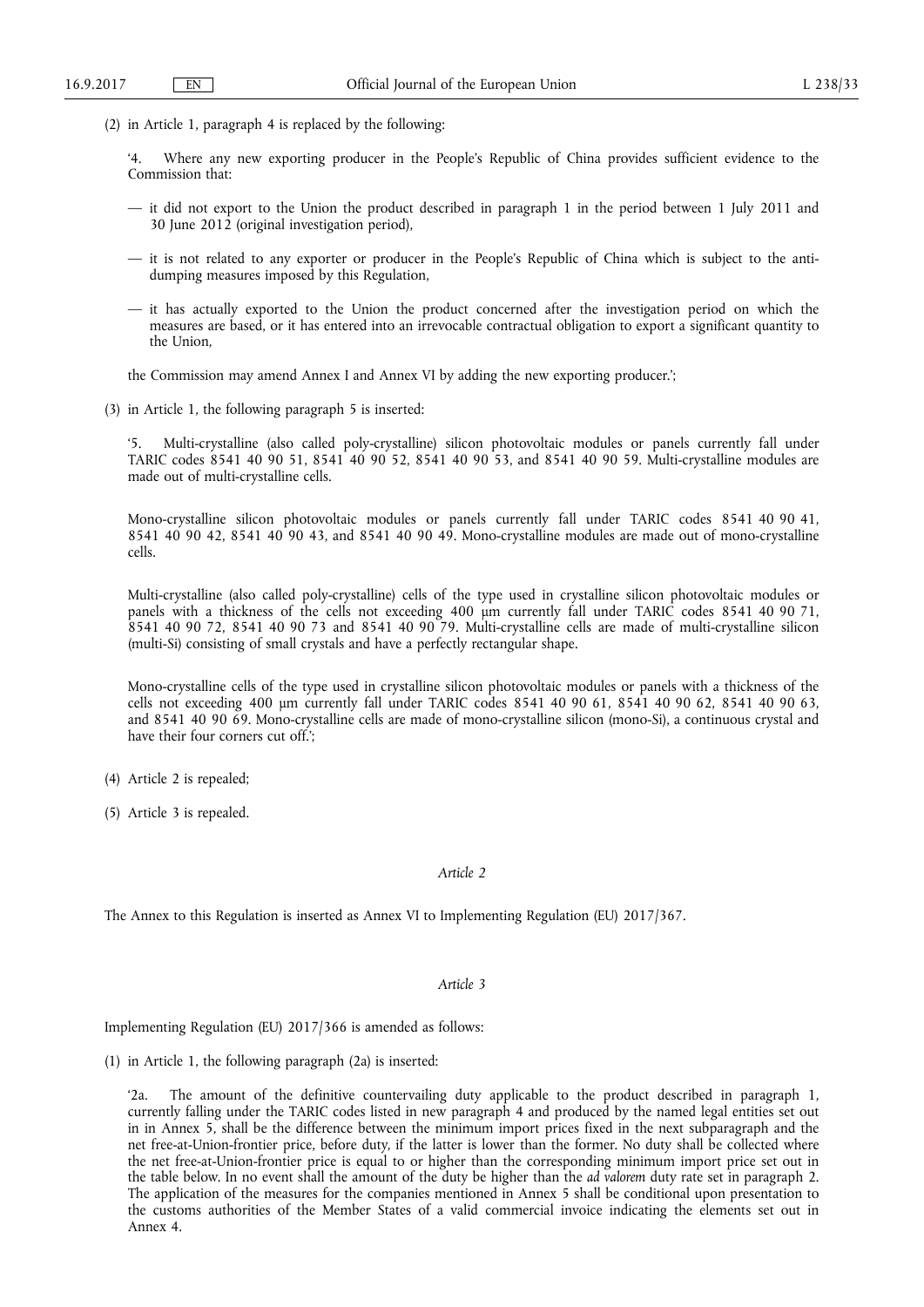For the purpose of the previous subparagraph, the minimum import price set out in the table below shall apply. Where it is found, following post-importation verification, that the net free-at-Union-frontier price actually paid by the first independent customer in the Union (post-importation price) is below the net free-at-Union-frontier price, before duty, as resulting from the customs declaration, and the post-importation price is lower than the minimum import price, an amount of duty equivalent to the difference between the minimum import price set out in the table below and the post-importation price shall apply, unless the application of the *ad valorem* duties set out in paragraph 2 plus the post-importation price lead to an amount (price actually paid plus *ad valorem* duty) which remains below the minimum import price set out in the table below.

The minimum import price (MIP) will decrease each quarter for each corresponding product type:

| Period of application of the MIP              | MIP multi-crystalline<br>cells (EUR/Watt) | MIP mono-crystalline<br>cells (EUR/Watt) | MIP multi-crystalline<br>modules (EUR/Watt) | MIP mono-crystalline<br>modules (EUR/Watt) |
|-----------------------------------------------|-------------------------------------------|------------------------------------------|---------------------------------------------|--------------------------------------------|
| From 1 October 2017 until<br>31 December 2017 | 0.19                                      | 0,23                                     | 0.37                                        | 0,42                                       |
| From 1 January 2018 until<br>31 March 2018    | 0.19                                      | 0,22                                     | 0.34                                        | 0.39                                       |
| From 1 April 2018 until<br>30 June 2018       | 0.19                                      | 0.22                                     | 0.32                                        | 0.37                                       |
| As from 1 July 2018                           | 0.18                                      | 0.21                                     | 0,30                                        | 0.35                                       |

The legal entities which are neither listed in paragraph 2 nor in Annex 1 or Annex 5 shall be subject to the combined *ad valorem* duty rates applicable to 'all other companies' set out in paragraph 2.';

(2) in Article 1, the following paragraph 4 is inserted:

'4. Multi-crystalline (also called poly-crystalline) silicon photovoltaic modules or panels currently fall under TARIC codes 8541 40 90 51, 8541 40 90 52, 8541 40 90 53, and 8541 40 90 59. Multi-crystalline modules are made out of multi-crystalline cells.

Mono-crystalline silicon photovoltaic modules or panels currently fall under TARIC codes 8541 40 90 41, 8541 40 90 42, 8541 40 90 43 and 8541 40 90 49. Mono-crystalline modules are made out of mono-crystalline cells.

Multi-crystalline (also called poly-crystalline) cells of the type used in crystalline silicon photovoltaic modules or panels with a thickness of the cells not exceeding 400 μm currently fall under TARIC codes 8541 40 90 71, 8541 40 90 72, 8541 40 90 73 and 8541 40 90 79. Multi-crystalline cells are made of multi-crystalline silicon (multi-Si) consisting of small crystals and have a perfectly rectangular shape.

Mono-crystalline cells of the type used in crystalline silicon photovoltaic modules or panels with a thickness of the cells not exceeding 400 μm currently fall under TARIC codes 8541 40 90 61, 8541 40 90 62, 8541 40 90 63, and 8541 40 90 69. Mono-crystalline cells are made of mono-crystalline silicon (mono-Si), a continuous crystal and have their four corners cut off.';

- (3) Article 2 is repealed;
- (4) Article 3 is repealed.

### *Article 4*

The Annex to this Regulation is inserted as Annex 5 to Implementing Regulation (EU) 2017/366.

## *Article 5*

Implementing Decision 2013/707/EU and Implementing Decision (EU) 2017/615 are hereby repealed.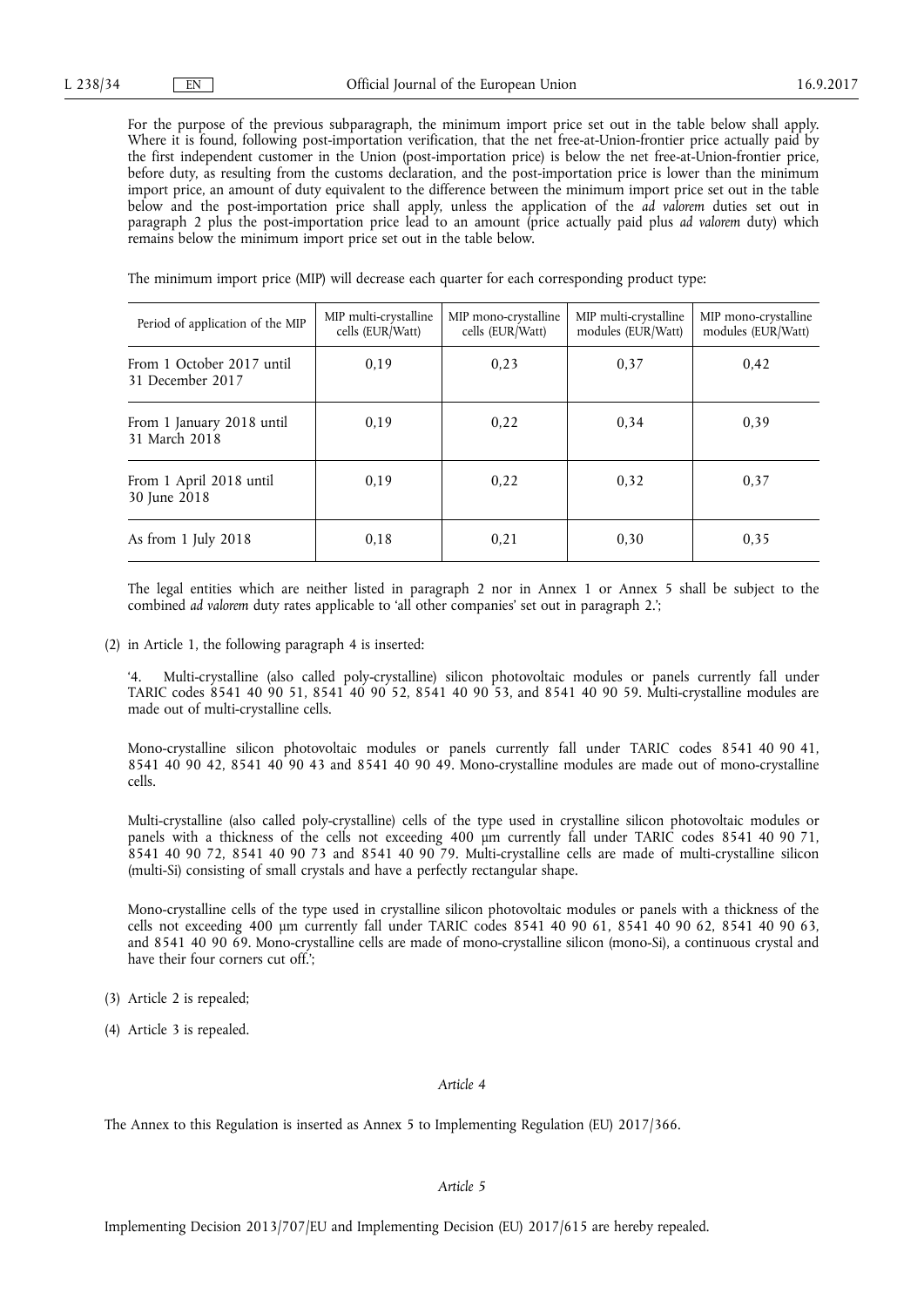## *Article 6*

This Regulation shall enter into force 15 days following its publication in the *Official Journal of the European Union*.

This Regulation shall be binding in its entirety and directly applicable in all Member States.

Done at Brussels, 15 September 2017.

*For the Commission The President*  Jean-Claude JUNCKER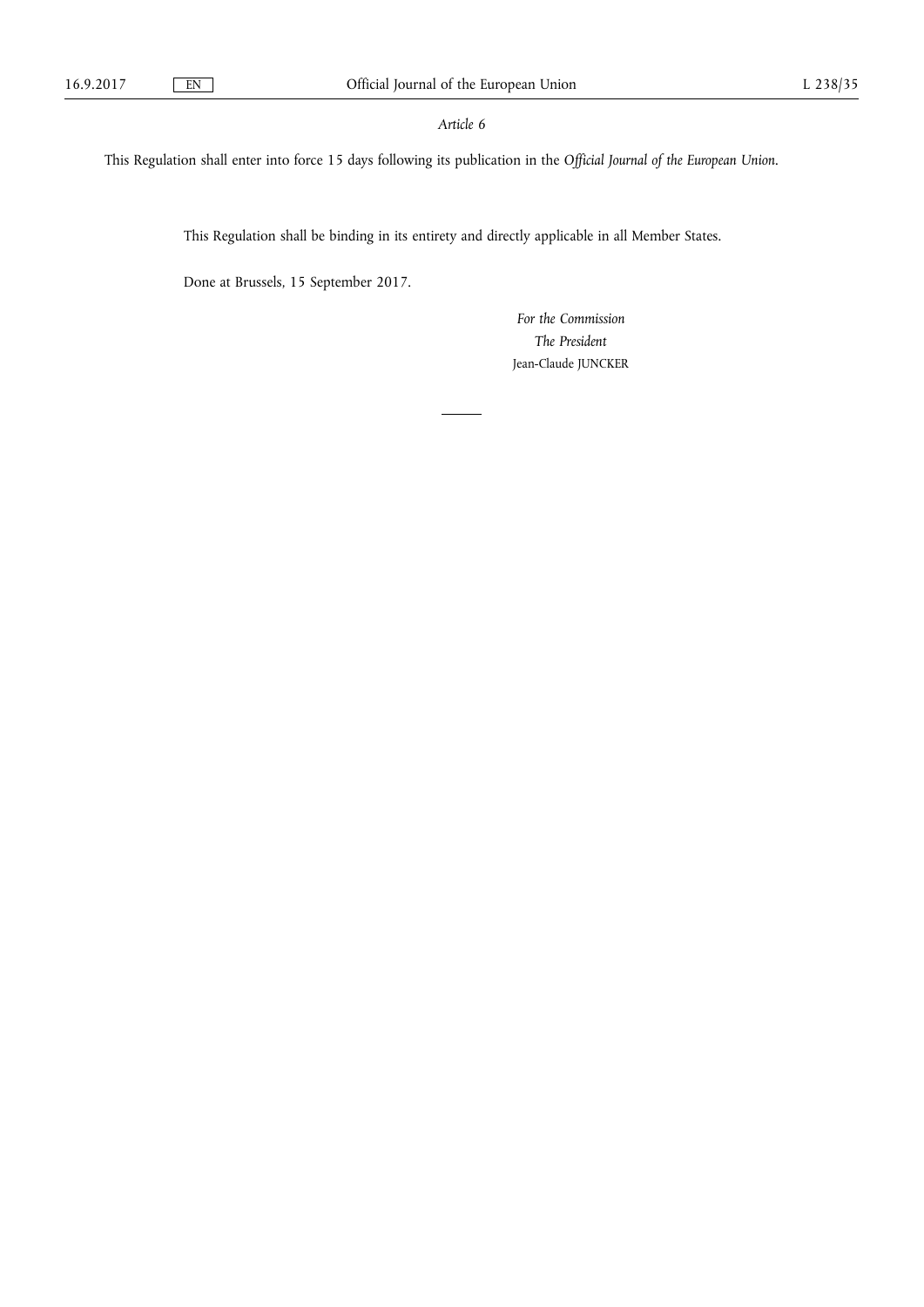# *ANNEX*

Annex VI to Implementing Regulation (EU) 2017/367 and Annex 5 to Implementing Regulation (EU) 2017/366 (The legal entities to which the variable duty MIP is applicable):

| 'Name of the company                                                                                                                                                                                                                                                                                                                                                                                                           | TARIC additional code |
|--------------------------------------------------------------------------------------------------------------------------------------------------------------------------------------------------------------------------------------------------------------------------------------------------------------------------------------------------------------------------------------------------------------------------------|-----------------------|
| Changzhou Trina Solar Energy Co. Ltd<br>Trina Solar (Changzhou) Science & Technology Co. Ltd<br>Changzhou Youze Technology Co. Ltd<br>Trina Solar Energy (Shanghai) Co. Ltd<br>Yancheng Trina Solar Energy Technology Co. Ltd<br>together with their related companies in the European Union                                                                                                                                   | B791                  |
| Delsolar (Wujiang) Ltd                                                                                                                                                                                                                                                                                                                                                                                                         | B792                  |
| JingAo Solar Co. Ltd<br>Shanghai JA Solar Technology Co. Ltd<br>JA Solar Technology Yangzhou Co. Ltd<br>Hefei JA Solar Technology Co. Ltd<br>Shanghai JA Solar PV Technology Co. Ltd<br>together with their related company in the Union                                                                                                                                                                                       | B794                  |
| Wuxi Suntech Power Co. Ltd<br>Suntech Power Co. Ltd<br>Wuxi Sunshine Power Co. Ltd<br>Luoyang Suntech Power Co. Ltd<br>Zhenjiang Rietech New Energy Science Technology Co. Ltd<br>Zhenjiang Ren De New Energy Science Technology Co. Ltd<br>together with their related companies in the Union                                                                                                                                 | B796                  |
| Yingli Energy (China) Co. Ltd<br>Baoding Tianwei Yingli New Energy Resources Co. Ltd<br>Hainan Yingli New Energy Resources Co. Ltd<br>Hengshui Yingli New Energy Resources Co. Ltd<br>Tianjin Yingli New Energy Resources Co. Ltd<br>Lixian Yingli New Energy Resources Co. Ltd<br>Baoding Jiasheng Photovoltaic Technology Co. Ltd<br>Beijing Tianneng Yingli New Energy Resources Co. Ltd<br>Yingli Energy (Beijing) Co. Ltd | B797                  |
| Jiangsu Aide Solar Energy Technology Co. Ltd                                                                                                                                                                                                                                                                                                                                                                                   | B798                  |
| Anhui Chaoqun Power Co. Ltd                                                                                                                                                                                                                                                                                                                                                                                                    | <b>B800</b>           |
| Anji DaSol Solar Energy Science & Technology Co. Ltd                                                                                                                                                                                                                                                                                                                                                                           | <b>B802</b>           |
| Anhui Schutten Solar Energy Co. Ltd<br>Quanjiao Jingkun Trade Co. Ltd                                                                                                                                                                                                                                                                                                                                                          | <b>B801</b>           |
| Anhui Titan PV Co. Ltd                                                                                                                                                                                                                                                                                                                                                                                                         | B803                  |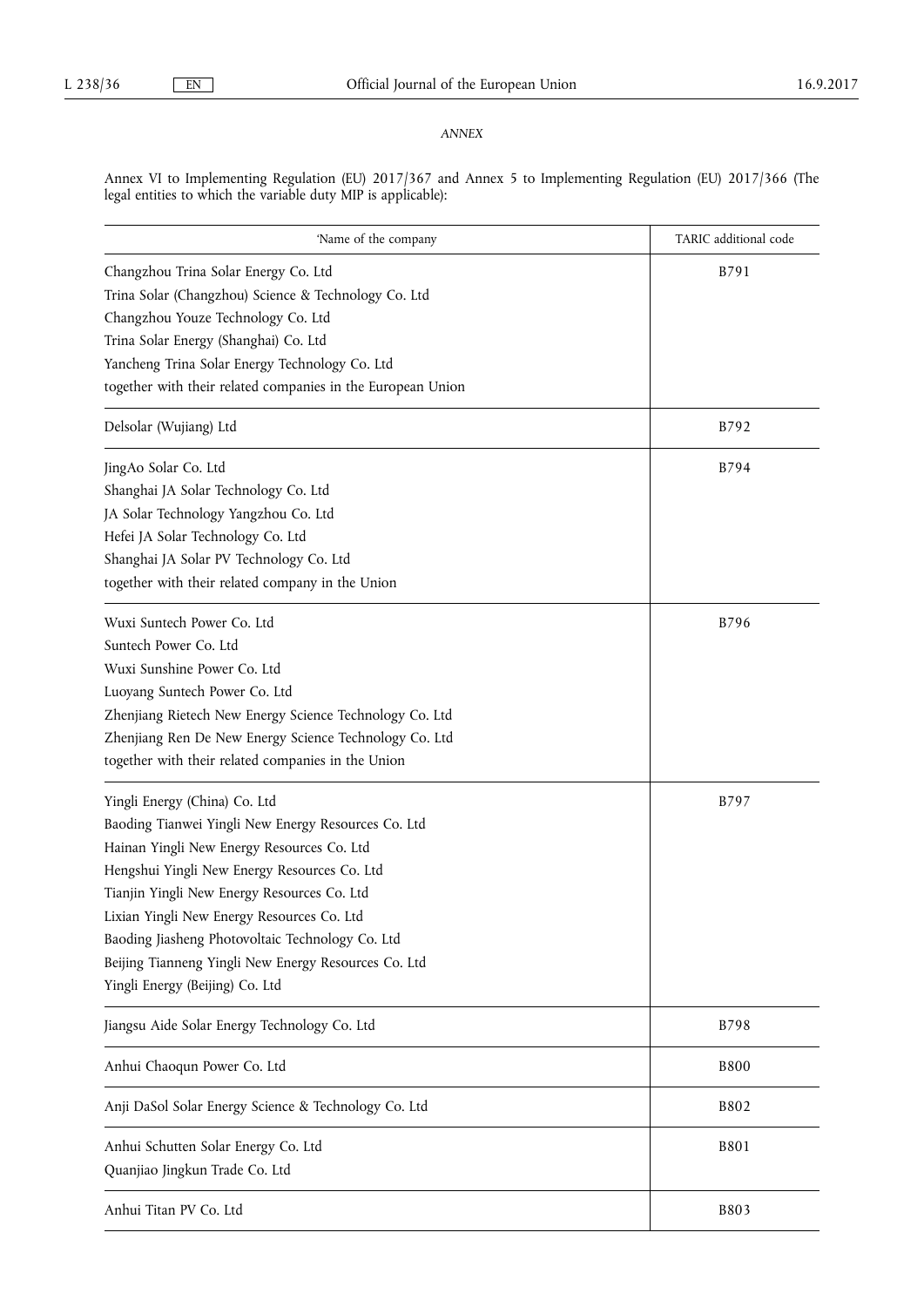| Name of the company                                                                                                                                                                                  | TARIC additional code |
|------------------------------------------------------------------------------------------------------------------------------------------------------------------------------------------------------|-----------------------|
| Xi'an SunOasis (Prime) Company Limited<br>TBEA SOLAR CO. LTD<br>XINJIANG SANG'O SOLAR EQUIPMENT                                                                                                      | <b>B804</b>           |
| Changzhou NESL Solartech Co. Ltd                                                                                                                                                                     | <b>B806</b>           |
| Changzhou Shangyou Lianyi Electronic Co. Ltd                                                                                                                                                         | <b>B807</b>           |
| ChangZhou EGing Photovoltaic Technology Co. Ltd                                                                                                                                                      | B811                  |
| CIXI CITY RIXING ELECTRONICS CO. LTD<br>ANHUI RINENG ZHONGTIAN SEMICONDUCTOR DEVELOPMENT CO. LTD<br>HUOSHAN KEBO ENERGY & TECHNOLOGY CO. LTD                                                         | B812                  |
| CNPV Dongying Solar Power Co. Ltd                                                                                                                                                                    | B813                  |
| CSG PVtech Co. Ltd                                                                                                                                                                                   | B814                  |
| China Sunergy (Nanjing) Co. Ltd<br>CEEG Nanjing Renewable Energy Co. Ltd<br>CEEG (Shanghai) Solar Science Technology Co. Ltd<br>China Sunergy (Yangzhou) Co. Ltd<br>China Sunergy (Shanghai) Co. Ltd | <b>B809</b>           |
| Dongfang Electric (Yixing) MAGI Solar Power Technology Co. Ltd                                                                                                                                       | <b>B816</b>           |
| EOPLLY New Energy Technology Co. Ltd<br>SHANGHAI EBEST SOLAR ENERGY TECHNOLOGY CO. LTD<br>JIANGSU EOPLLY IMPORT & EXPORT CO. LTD                                                                     | B817                  |
| Zheijiang Era Solar Co. Ltd                                                                                                                                                                          | <b>B818</b>           |
| GD Solar Co. Ltd                                                                                                                                                                                     | <b>B820</b>           |
| Greenway Solar-Tech (Shanghai) Co. Ltd<br>Greenway Solar-Tech (Huaian) Co. Ltd                                                                                                                       | B821                  |
| Guodian Jintech Solar Energy Co. Ltd                                                                                                                                                                 | B822                  |
| Hangzhou Bluesun New Material Co. Ltd                                                                                                                                                                | B824                  |
| Hanwha SolarOne (Qidong) Co. Ltd                                                                                                                                                                     | <b>B826</b>           |
| Hengdian Group DMEGC Magnetics Co. Ltd                                                                                                                                                               | B827                  |
| HENGJI PV-TECH ENERGY CO. LTD                                                                                                                                                                        | <b>B828</b>           |
| Himin Clean Energy Holdings Co. Ltd                                                                                                                                                                  | B829                  |
| Jetion Solar (China) Co. Ltd<br>Junfeng Solar (Jiangsu) Co. Ltd<br>Jetion Solar (Jiangyin) Co. Ltd<br>together with their related company in the Union                                               | <b>B830</b>           |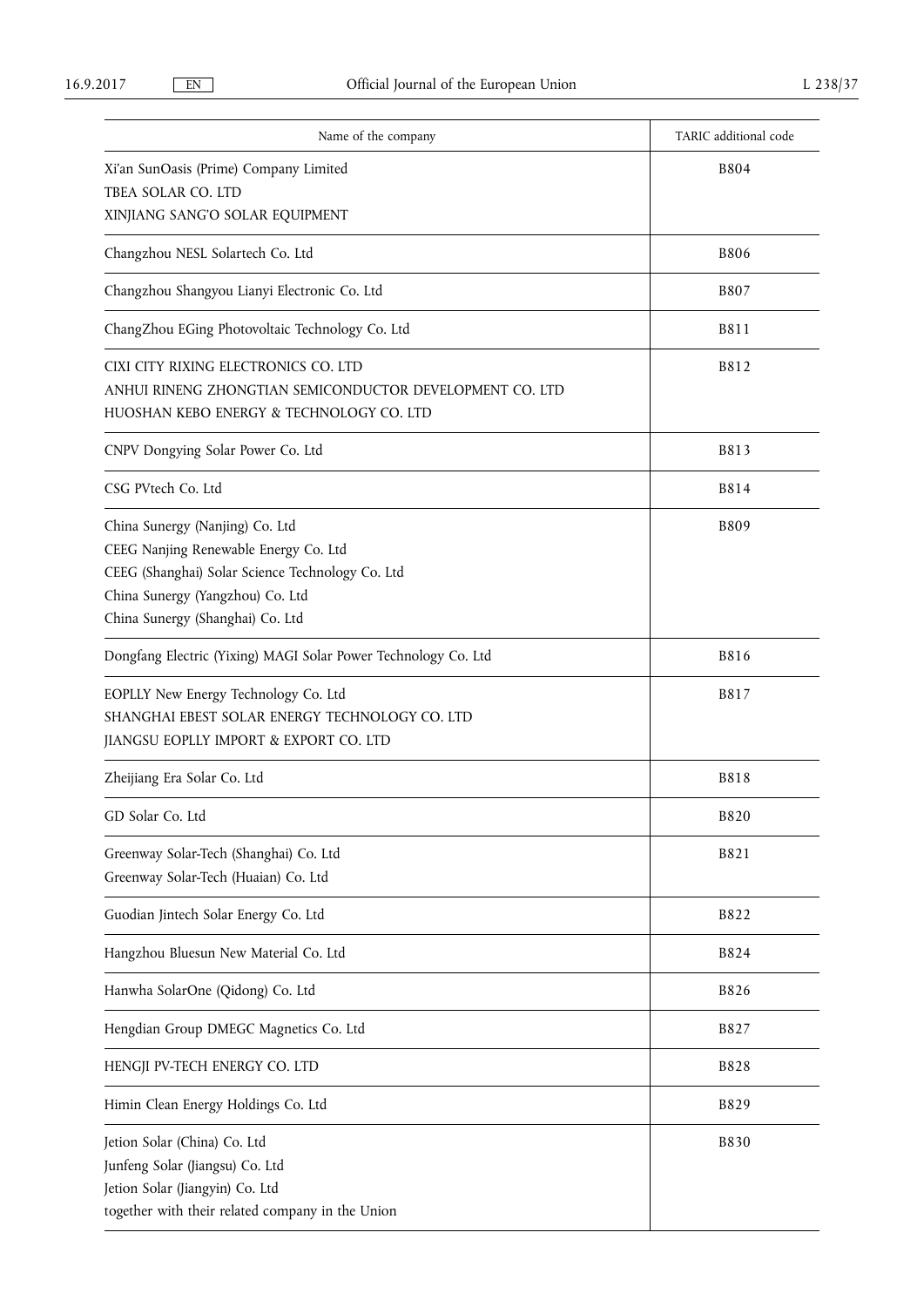| Name of the company                                                                                                                                                                                                                                                        | TARIC additional code |
|----------------------------------------------------------------------------------------------------------------------------------------------------------------------------------------------------------------------------------------------------------------------------|-----------------------|
| Jiangsu Green Power PV Co. Ltd                                                                                                                                                                                                                                             | B831                  |
| Jiangsu Hosun Solar Power Co. Ltd                                                                                                                                                                                                                                          | B832                  |
| Jiangsu Jiasheng Photovoltaic Technology Co. Ltd                                                                                                                                                                                                                           | B833                  |
| Jiangsu Runda PV Co. Ltd                                                                                                                                                                                                                                                   | B834                  |
| Jiangsu Sainty Photovoltaic Systems Co. Ltd<br>Jiangsu Sainty Machinery Imp. And Exp. Corp. Ltd                                                                                                                                                                            | B835                  |
| Jiangsu Shunfeng Photovoltaic Technology Co. Ltd<br>Changzhou Shunfeng Photovoltaic Materials Co. Ltd<br>Jiangsu Shunfeng Photovoltaic Electronic Power Co. Ltd                                                                                                            | B837                  |
| Jiangsu Sinski PV Co. Ltd                                                                                                                                                                                                                                                  | <b>B838</b>           |
| Jiangsu Sunlink PV Technology Co. Ltd                                                                                                                                                                                                                                      | <b>B839</b>           |
| Jiangsu Zhongchao Solar Technology Co. Ltd                                                                                                                                                                                                                                 | <b>B840</b>           |
| Jiangxi Risun Solar Energy Co. Ltd                                                                                                                                                                                                                                         | B841                  |
| Jiangyin Hareon Power Co. Ltd<br>Hareon Solar Technology Co. Ltd<br>Taicang Hareon Solar Co. Ltd<br>Hefei Hareon Solar Technology Co. Ltd<br>Jiangyin Xinhui Solar Energy Co. Ltd<br>Altusvia Energy (Taicang) Co. Ltd<br>together with their related company in the Union | B842                  |
| Jiangxi LDK Solar Hi-Tech Co. Ltd<br>LDK Solar Hi-Tech (Nanchang) Co. Ltd<br>LDK Solar Hi-Tech (Suzhou) Co. Ltd                                                                                                                                                            | B793                  |
| Jiangyin Shine Science and Technology Co. Ltd                                                                                                                                                                                                                              | B843                  |
| Jinzhou Yangguang Energy Co. Ltd<br>Jinzhou Huachang Photovoltaic Technology Co. Ltd<br>Jinzhou Jinmao Photovoltaic Technology Co. Ltd<br>Jinzhou Rixin Silicon Materials Co. Ltd<br>Jinzhou Youhua Silicon Materials Co. Ltd                                              | B795                  |
| Jinko Solar Co. Ltd<br>Jinko Solar Import and Export Co. Ltd<br>ZHEJIANG JINKO SOLAR CO. LTD<br>ZHEJIANG JINKO SOLAR TRADING CO. LTD<br>together with their related companies in the Union                                                                                 | B845                  |
| Juli New Energy Co. Ltd                                                                                                                                                                                                                                                    | <b>B846</b>           |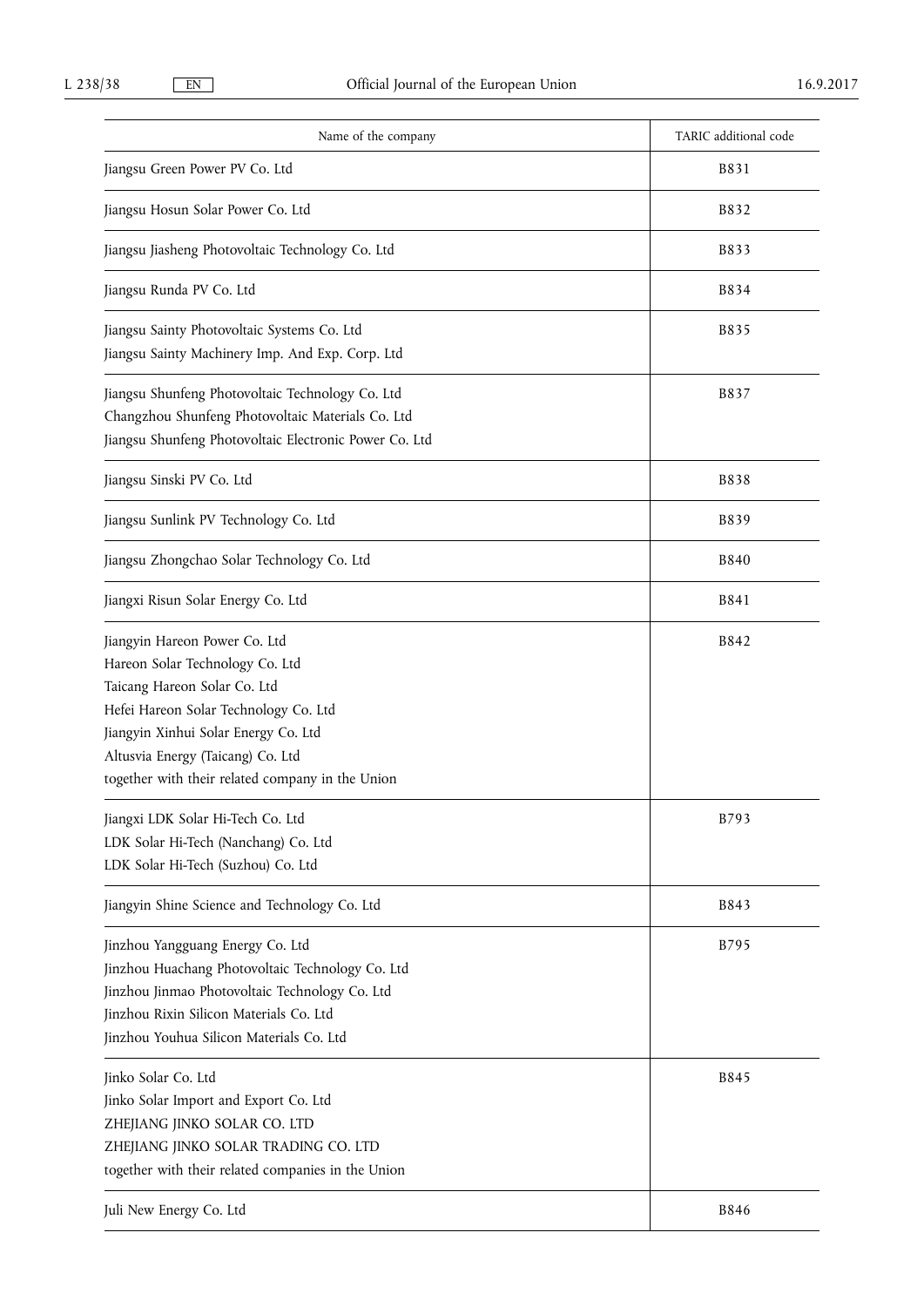| Name of the company                                                                                                                                                                                                                                                                                                                                                                                                                  | TARIC additional code |
|--------------------------------------------------------------------------------------------------------------------------------------------------------------------------------------------------------------------------------------------------------------------------------------------------------------------------------------------------------------------------------------------------------------------------------------|-----------------------|
| Jumao Photonic (Xiamen) Co. Ltd                                                                                                                                                                                                                                                                                                                                                                                                      | B847                  |
| King-PV Technology Co. Ltd                                                                                                                                                                                                                                                                                                                                                                                                           | <b>B848</b>           |
| Kinve Solar Power Co. Ltd (Maanshan)                                                                                                                                                                                                                                                                                                                                                                                                 | <b>B849</b>           |
| GCL System Integration Technology Co. Ltd<br>Konca Solar Cell Co. Ltd<br>Suzhou GCL Photovoltaic Technology Co. Ltd<br>Jiangsu GCL Silicon Material Technology Development Co. Ltd<br>Jiangsu Zhongneng Polysilicon Technology Development Co. Ltd<br>GCL-Poly (Suzhou) Energy Limited<br>GCL-Poly Solar Power System Integration (Taicang) Co. Ltd<br><b>GCL SOLAR POWER (SUZHOU) LIMITED</b><br>GCL Solar System (Shuzhou) Limited | <b>B850</b>           |
| Lightway Green New Energy Co. Ltd<br>Lightway Green New Energy(Zhuozhou) Co. Ltd                                                                                                                                                                                                                                                                                                                                                     | B851                  |
| Motech (Suzhou) Renewable Energy Co. Ltd                                                                                                                                                                                                                                                                                                                                                                                             | B852                  |
| Nanjing Daqo New Energy Co. Ltd                                                                                                                                                                                                                                                                                                                                                                                                      | B853                  |
| NICE SUN PV CO. LTD<br>LEVO SOLAR TECHNOLOGY CO. LTD                                                                                                                                                                                                                                                                                                                                                                                 | <b>B854</b>           |
| Ningbo Jinshi Solar Electrical Science & Technology Co. Ltd                                                                                                                                                                                                                                                                                                                                                                          | B857                  |
| Ningbo Komaes Solar Technology Co. Ltd                                                                                                                                                                                                                                                                                                                                                                                               | <b>B858</b>           |
| Ningbo South New Energy Technology Co. Ltd                                                                                                                                                                                                                                                                                                                                                                                           | B861                  |
| Ningbo Sunbe Electric Ind Co. Ltd                                                                                                                                                                                                                                                                                                                                                                                                    | B862                  |
| Ningbo Ulica Solar Science & Technology Co. Ltd                                                                                                                                                                                                                                                                                                                                                                                      | B863                  |
| Perfectenergy (Shanghai) Co. Ltd                                                                                                                                                                                                                                                                                                                                                                                                     | <b>B864</b>           |
| Perlight Solar Co. Ltd                                                                                                                                                                                                                                                                                                                                                                                                               | B865                  |
| Sumec Hardware & Tools Co. Ltd<br>Phono Solar Technology Co. Ltd                                                                                                                                                                                                                                                                                                                                                                     | <b>B866</b>           |
| Risen Energy Co., Ltd<br>together with its related company in the Union                                                                                                                                                                                                                                                                                                                                                              | <b>B868</b>           |
| SHANGHAI ALEX SOLAR ENERGY SCIENCE & TECHNOLOGY CO. LTD<br>SHANGHAI ALEX NEW ENERGY CO. LTD                                                                                                                                                                                                                                                                                                                                          | <b>B870</b>           |
| Shanghai BYD Co. Ltd<br>BYD (Shangluo) Industrial Co. Ltd                                                                                                                                                                                                                                                                                                                                                                            | B871                  |
| Shanghai Chaori Solar Energy Science & Technology Co. Ltd                                                                                                                                                                                                                                                                                                                                                                            | B872                  |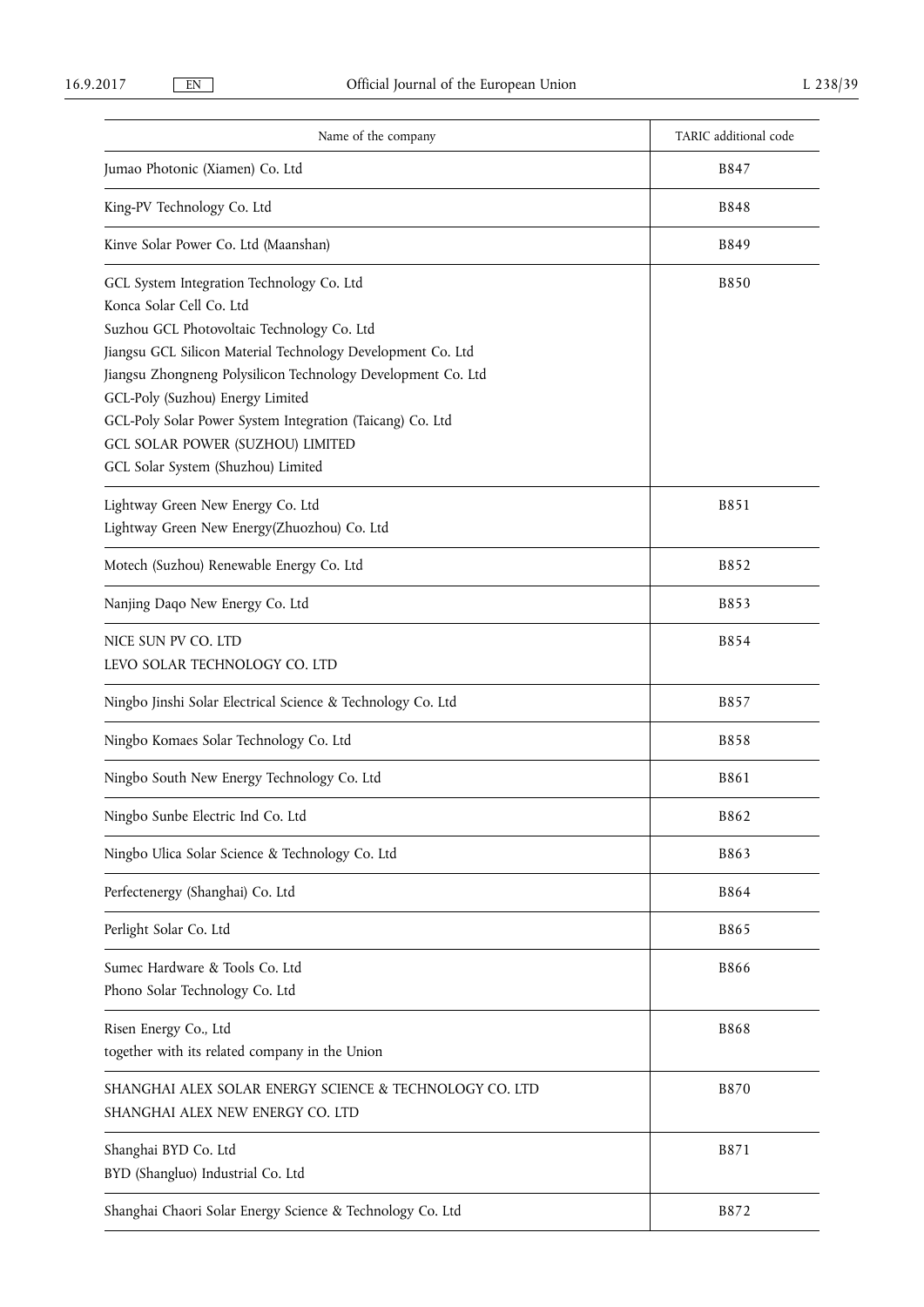| Name of the company                                                                                                                                                                   | TARIC additional code |
|---------------------------------------------------------------------------------------------------------------------------------------------------------------------------------------|-----------------------|
| Propsolar (Zhejiang) New Energy Technology Co. Ltd<br>Shanghai Propsolar New Energy Co. Ltd                                                                                           | B873                  |
| SHANGHAI SHANGHONG ENERGY TECHNOLOGY CO. LTD                                                                                                                                          | B874                  |
| SHANGHAI SOLAR ENERGY S&T CO. LTD<br>Shanghai Shenzhou New Energy Development Co. Ltd<br>Lianyungang Shenzhou New Energy Co. Ltd                                                      | B875                  |
| Shanghai ST Solar Co. Ltd<br>Jiangsu ST Solar Co. Ltd                                                                                                                                 | B876                  |
| Shenzhen Sacred Industry Co. Ltd                                                                                                                                                      | <b>B878</b>           |
| Sopray Energy Co. Ltd<br>Shanghai Sopray New Energy Co. Ltd                                                                                                                           | <b>B881</b>           |
| SUN EARTH SOLAR POWER CO. LTD<br>NINGBO SUN EARTH SOLAR POWER CO. LTD<br>Ningbo Sun Earth Solar Energy Co. Ltd                                                                        | <b>B882</b>           |
| SUZHOU SHENGLONG PV-TECH CO. LTD                                                                                                                                                      | B883                  |
| TDG Holding Co. Ltd                                                                                                                                                                   | <b>B884</b>           |
| Tianwei New Energy Holdings Co. Ltd<br>Tianwei New Energy (Chengdu) PV Module Co. Ltd<br>Tianwei New Energy (Yangzhou) Co. Ltd                                                        | <b>B885</b>           |
| Wenzhou Jingri Electrical and Mechanical Co. Ltd                                                                                                                                      | <b>B886</b>           |
| Shanghai Topsolar Green Energy Co. Ltd                                                                                                                                                | B877                  |
| Shenzhen Sungold Solar Co. Ltd                                                                                                                                                        | B879                  |
| Wuhu Zhongfu PV Co. Ltd                                                                                                                                                               | <b>B889</b>           |
| Wuxi Shangpin Solar Energy Science and Technology Co. Ltd                                                                                                                             | B891                  |
| Wuxi Solar Innova PV Co. Ltd                                                                                                                                                          | B892                  |
| Wuxi Taichang Electronic Co. Ltd<br>China Machinery Engineering Wuxi Co.Ltd<br>Wuxi Taichen Machinery & Equipment Co. Ltd                                                             | B893                  |
| Xi'an Huanghe Photovoltaic Technology Co. Ltd<br>State-run Huanghe Machine-Building Factory Import and Export Corporation<br>Shanghai Huanghe Fengjia Photovoltaic Technology Co. Ltd | B896                  |
| Xi'an LONGi Silicon Materials Corp.<br>Wuxi LONGi Silicon Materials Co. Ltd                                                                                                           | B897                  |
| LERRI Solar Technology (Zhejiang) Co. Ltd<br>together with its related company in the Union                                                                                           | <b>B898</b>           |